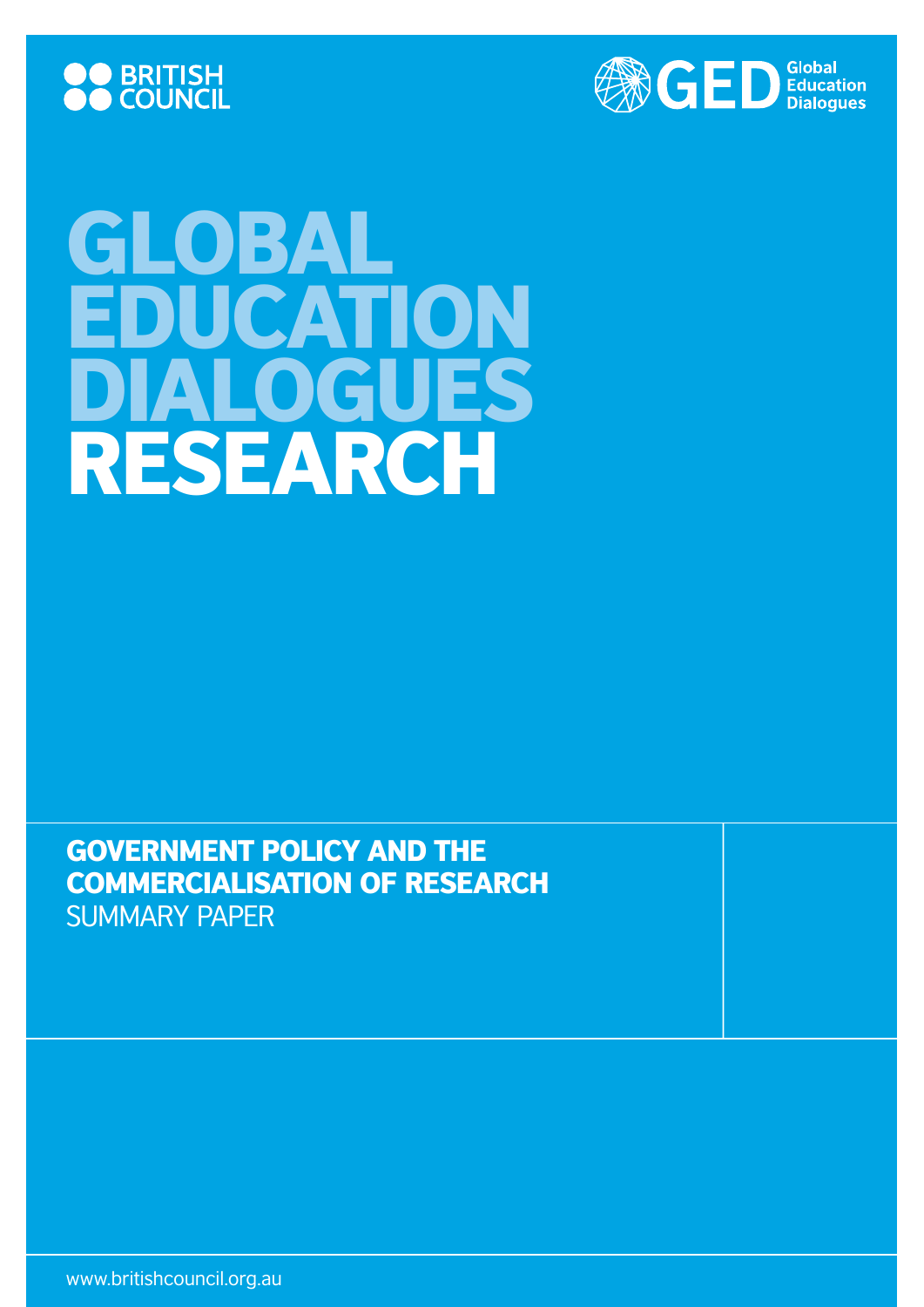This research was commissioned as part of the British Council's Global Education Dialogue, From Catapults to Commercialisation: How can universities use their knowledge and research more effectively?

9, 10 March 2015, The Crawford School of Public Policy, Australian National University.

Prepared by EduWorld Pty Ltd, March 2015. Thanks and acknowledgement to Juliet London, Allison Doorbar, Fraser Cargill and Sheryl Prince.

#### DISCLAIMER

This report is intended as a guide and to stimulate discussion. While all reasonable efforts have been made to ensure the information contained herein is accurate, the British Council and EduWorld Pty Ltd accept no liability for any views or opinions presented. Anyone intending to rely on the information should seek independent advice. This report does not form part of a legally binding document.

All opinions are the author's own.

#### **© British Council 2015**

The British Council is the United Kingdom's international organisation for cultural relations and educational opportunities.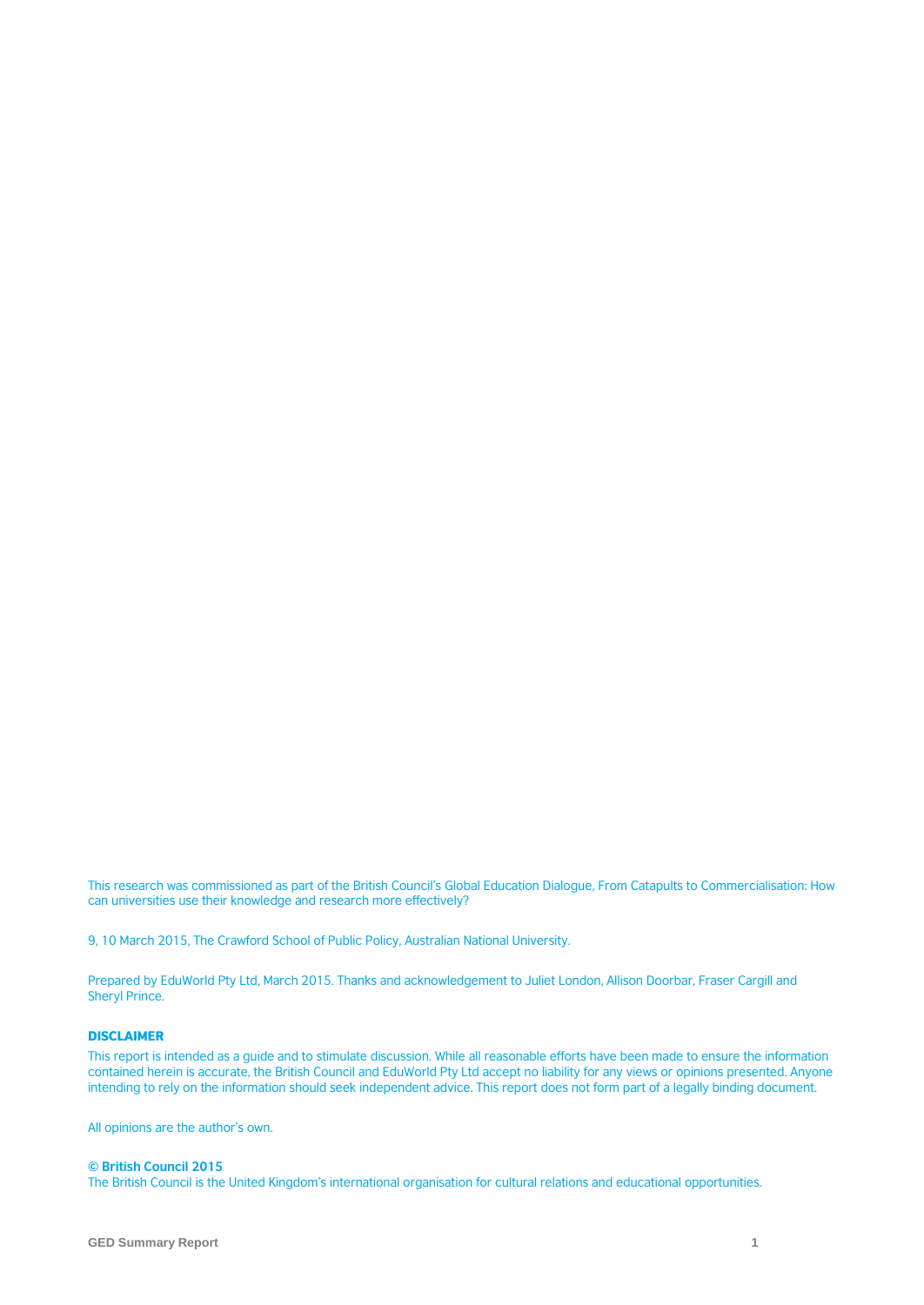*"It's very difficult to transfer any system that works in one culture to another one and expect it to work. I know: I founded companies here and in the US. They are not alike. They are very different in terms of operation, in terms of everything. Korea needs to create a model that will work in Korea."*

*(Professor and Entrepreneur, Korea)*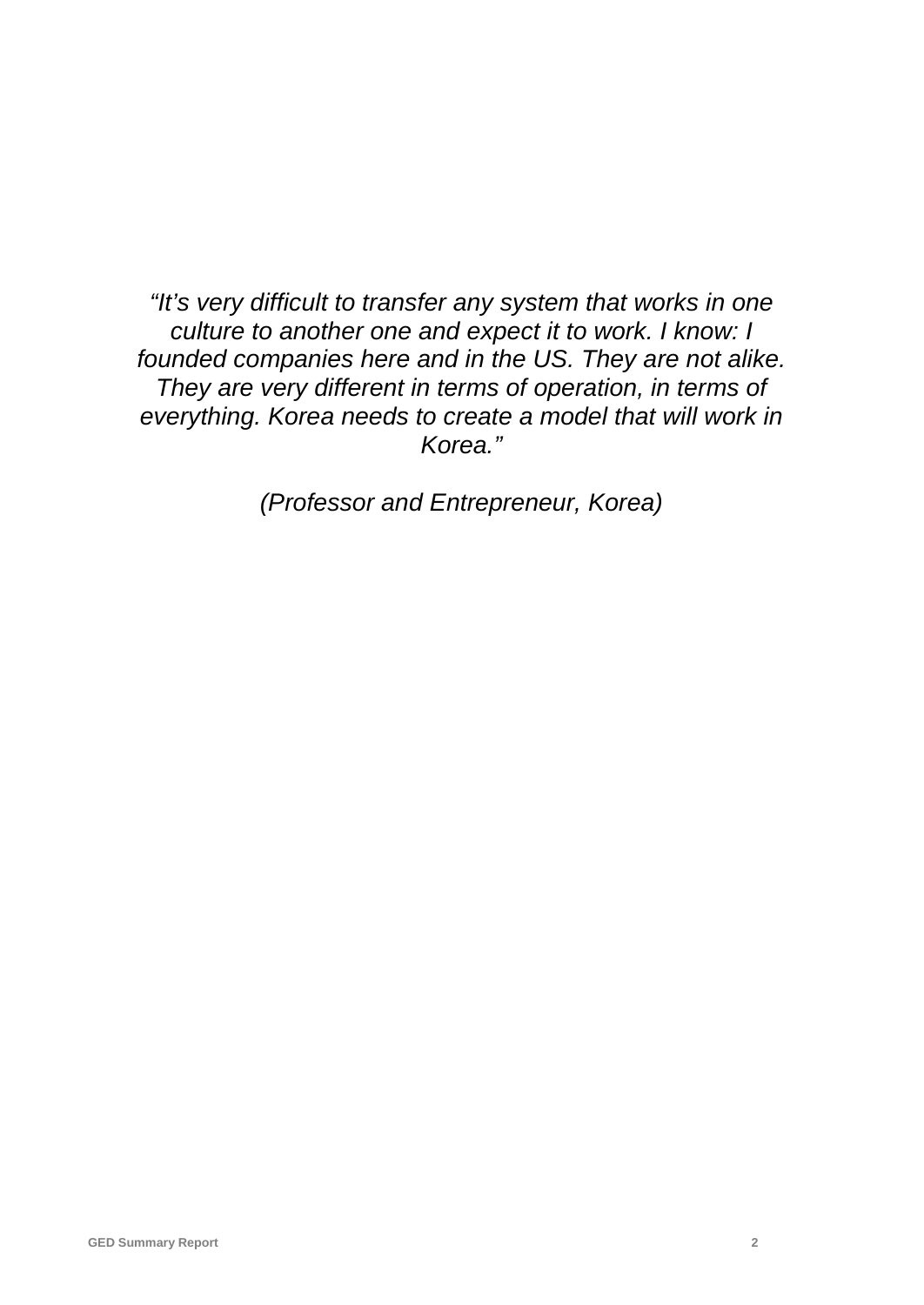# **Table of Contents**

| 1<br>1.1                                               |                                                                                                                                                          |  |
|--------------------------------------------------------|----------------------------------------------------------------------------------------------------------------------------------------------------------|--|
| $\overline{2}$                                         | <b>Characterisation of Approach to Policy regarding Commercialisation</b>                                                                                |  |
| 3<br>3.1<br>3.2                                        | <b>Measuring Innovation and Regulatory Frameworks: A Comparative Overview9</b><br>3.1.1<br>3.1.2 Gross Expenditure of Research and Development (GERD) 10 |  |
| 4<br>4.1<br>4.2                                        |                                                                                                                                                          |  |
| 5<br>5.1<br>5.2<br>5.3                                 |                                                                                                                                                          |  |
| 6<br>6.1<br>6.2<br>6.3                                 |                                                                                                                                                          |  |
| $\mathbf{7}$<br>7.1<br>7.2<br>7.3<br>7.4<br>7.5<br>7.6 |                                                                                                                                                          |  |
| 8                                                      |                                                                                                                                                          |  |
|                                                        |                                                                                                                                                          |  |
|                                                        |                                                                                                                                                          |  |

# **List of figures**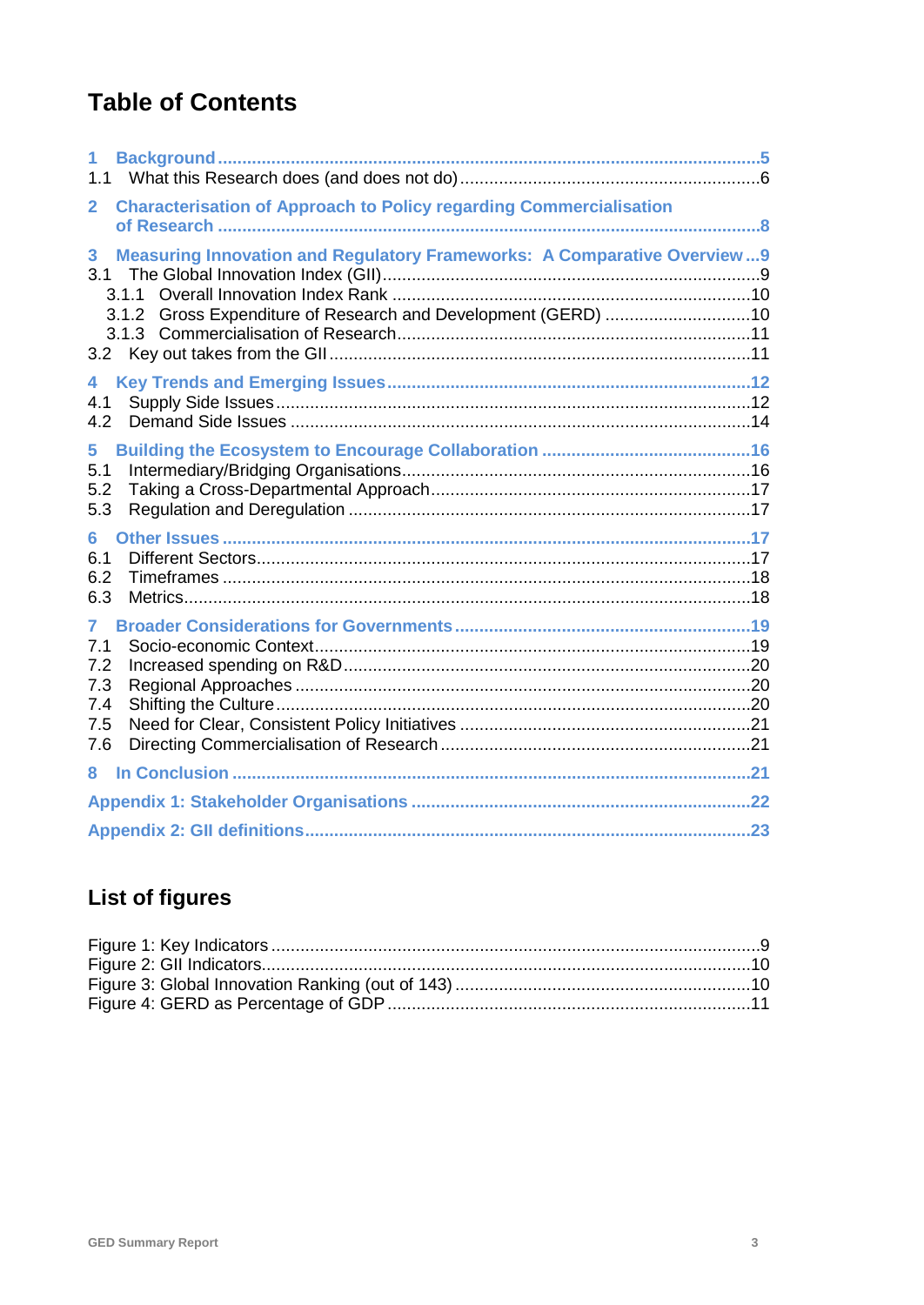#### **Report Limitations**

EduWorld has taken all reasonable care in researching and preparing this report. EduWorld has necessarily had to rely and base opinions upon various external third party data and information sources when preparing this report and in reaching the opinions, views and assumptions expressed in this report.

To the extent that such reliance on third party source data and information has occurred, EduWorld has assumed the accuracy, reasonableness and reliability of the source data and information without independent verification.

Whilst at the date of this report EduWorld is not aware of any reason why any of the third party source data and information referred to or used in this report is not accurate, reasonable or reliable for the purposes for which this report has been prepared, EduWorld does not and is unable to represent that such third party information and data is accurate, reasonable or reliable and the report is released upon this basis.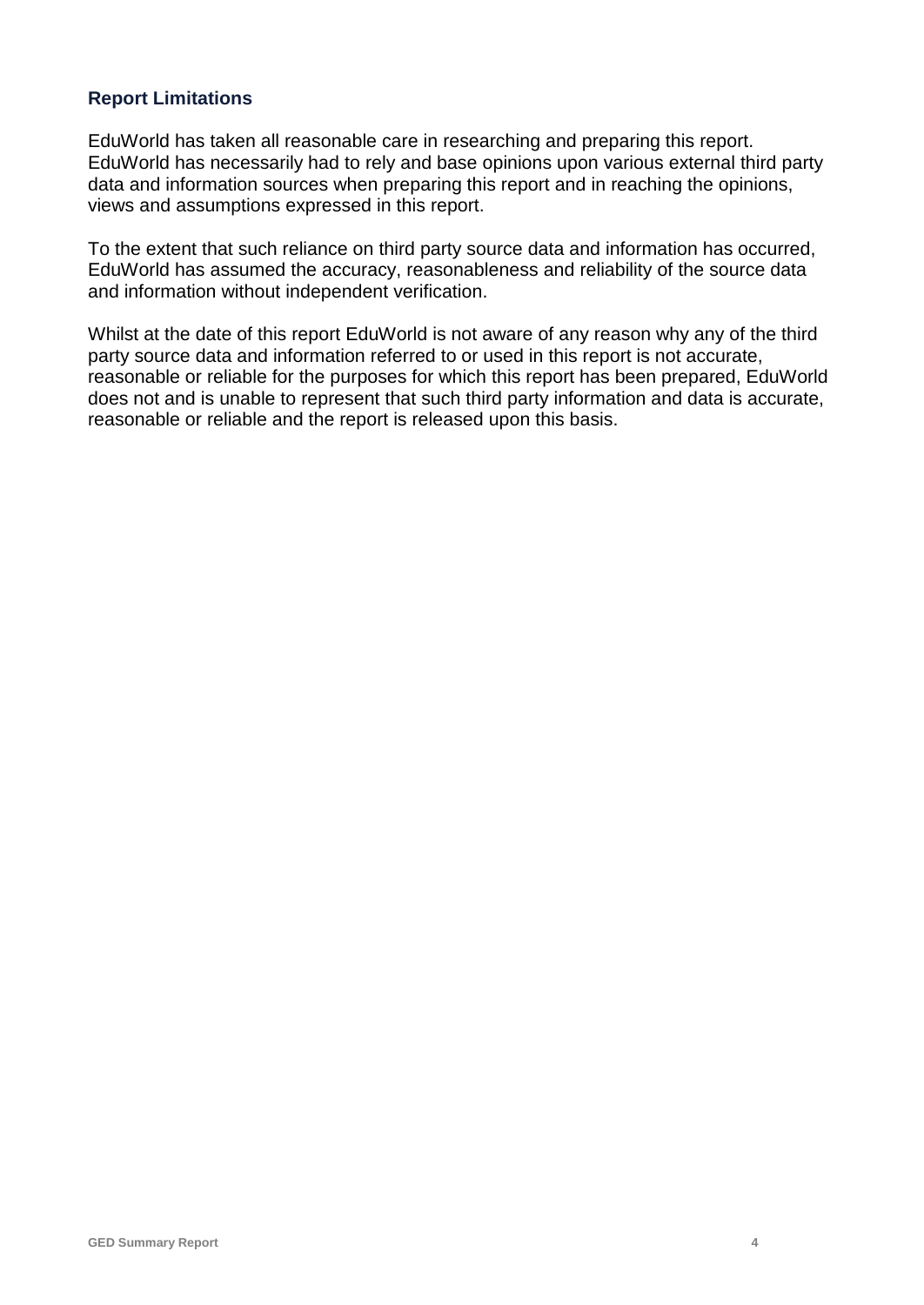# **1 Background**

In December 2014, the British Council engaged EduWorld to conduct a research project with the following objective:

#### **To examine how national policies, as a sub-set of national pre-conditions, affect commercialisation outputs of research.**

This was to support the British Council's Global Education Dialogue (GED), a high-level discussion between higher education professionals and policymakers from Australia, the UK and the East Asia Region, held in Canberra, Australia in March 2015.

The Council identified four regions<sup>[1](#page-5-0)</sup> on which to focus: the **United Kingdom** (primarily England and, to a lesser extent, Scotland), **Hong Kong**, **South Korea** and **Brazil**, each of which is actively looking at the commercialisation outputs of research, albeit at very different stages of development and, of course, within a different set of national conditions.

Following an initial consultation involving interviews with senior stakeholders in universities in the UK and Australia to direct and refine the focus of the research in line with the objectives of the GED, the research comprised two components conducted concurrently over the ten weeks of the project.

- 1. Primary research in the form of in-depth interviews with between five and eight stakeholders in each of the four countries.<sup>[2](#page-5-1)</sup>
- 2. Secondary research, namely a review of a wide range of publications from many sources including government departments, parliamentary reviews, universities, funding agencies, non-government organisations, businesses, consultancies and media relating to the commercialisation of research.

This summary report tracks policy development, pulling out some emerging key themes in relation to national policies affecting the commercialisation of research and referring, as appropriate, to specific examples in each of the countries under review. Themes are summarised under the following headings.

- Characterisation of policy relating to the commercialisation of research
- Measuring innovation and regulatory frameworks: a comparative overview
- Key trends and emerging Issues:
	- o Supply side
	- o Demand side
- Building the ecosystem to support collaboration
- **Other issues**
- **Broader considerations for governments**

Detailed individual country reports are available from the British Council as an appendix to this summary report or, at [www.britishcouncil.org.au/programmes/education/global](http://www.britishcouncil.org.au/programmes/education/global-education-dialogues/papers)[education-dialogues/papers](http://www.britishcouncil.org.au/programmes/education/global-education-dialogues/papers) after the GED.

<span id="page-5-0"></span><sup>&</sup>lt;sup>1</sup> While Hong Kong is a Special Administrative Region of the People's Republic of China, it is referred to as a 'country' in this report for the purposes of comparison with the other relevant countries.

<span id="page-5-1"></span>A list of the organisations of participants is provided as an appendix to this report. Participants were assured that their names would not be used and that any comments would not be attributed to individuals.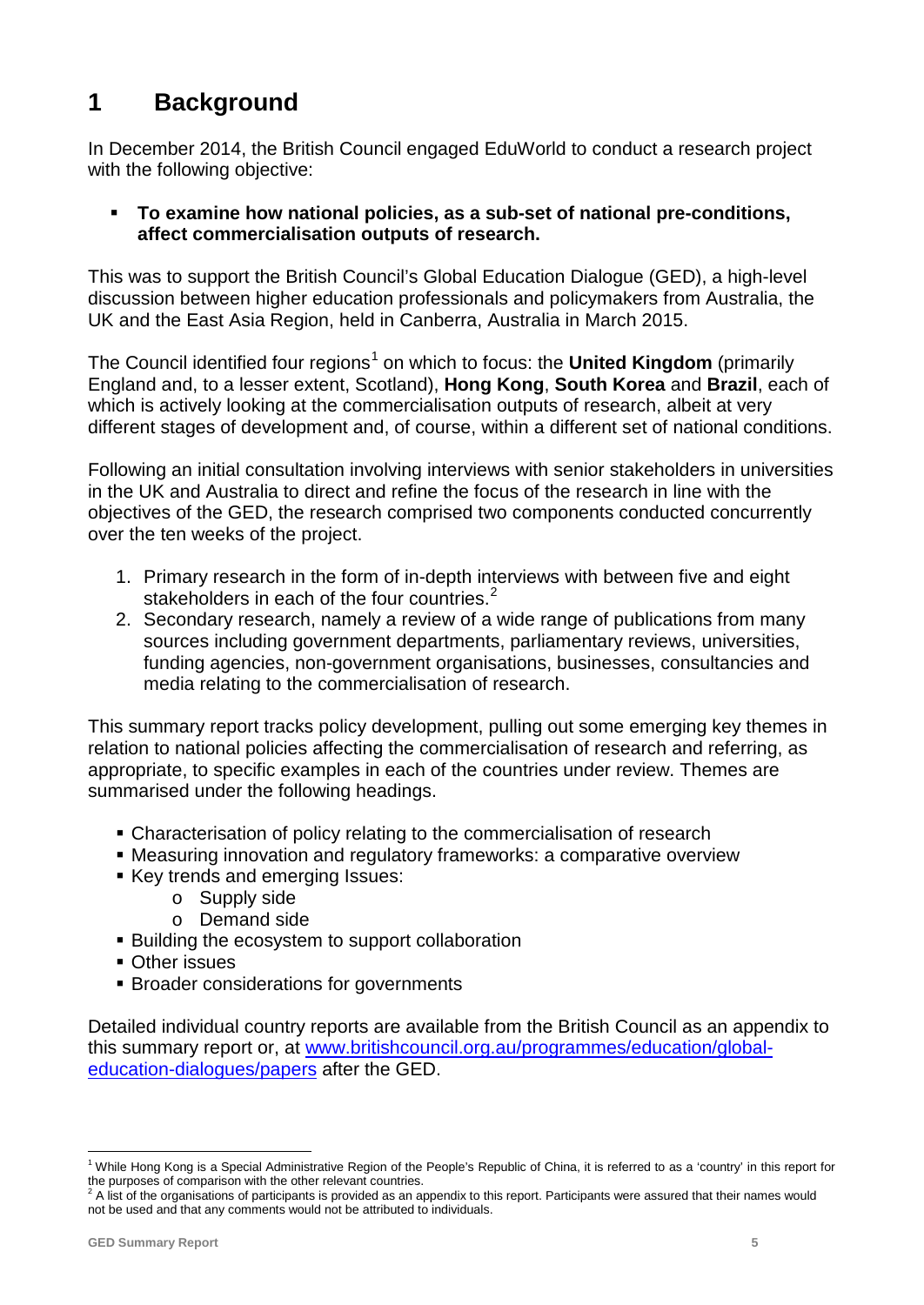# **1.1 What this Research does (and does not do)**

To reiterate, this project's objective was to examine how the national policies of four countries, within the subset of their national conditions, affect the commercialisation outputs of research and to provide an analysis to stimulate debate amongst the GED conference attendees.

From the outset, it has been apparent that the dimensions of the project are far-reaching, encompassing policies relating to economic growth, education, science and technology, innovation, taxation, government spending and social policy, to name just a few, all of them formulated and implemented within their own, specific set of national historical, social, economic and political conditions.

Nevertheless, there is broad commonality in terms of what all countries are hoping to achieve through their commercialisation activities – increased productivity and economic growth – and an appreciation of the growing importance of research, innovation and knowledge exchange, as being key drivers.

This is an evolving and relatively new area for policy, and for research on the impact of that policy. All countries are, to varying degrees, still feeling their way. However, despite the fact that much of the formal and deliberate policy relating to commercialisation *per se*  has only been developed over the past decade or two at most, there is already in existence a very large body of information on the topic, albeit with great variation in the date of publication and its consistency for comparative purposes across the four countries under scrutiny.

The volume of data serves as testament to the importance of the issues to policymakers, educators, researchers and businesses in all the countries examined.

Given the broad nature of the subject matter and the volume of data, within the confines of our research project, we have been forced to make some choices about how to best address the goal of providing a direction for the analysis that will best serve to stimulate debate. Our approach has been to seek to describe, through primary and secondary research, and against the backdrop of the national political and economic context, the policy choices which have impacted upon the commercialisation of research output. At times, but by no means in all instances, we have been able to provide some insights into why those policy choices were made.

Finding evidence of the success of these policy approaches has been challenging. A key issue is that measurement of the impact of policies is, as we will report in greater depth, a matter of some complexity, meaning that it is as yet – and may always be – difficult to attribute increases in commercialisation activity to any single or multiple policy or programme.

In addition to a thorough literature search, we have sought expert opinion from a small number of senior stakeholders working within each of the national systems, asking them how their national systems address the fundamental issue of determining and implementing policy to impact on the commercialisation of research.

The diversity of the four countries selected for the project has meant that there are naturally significant differences in maturation, along with very specific country issues which might shape the respective national debate but are of only limited relevance elsewhere.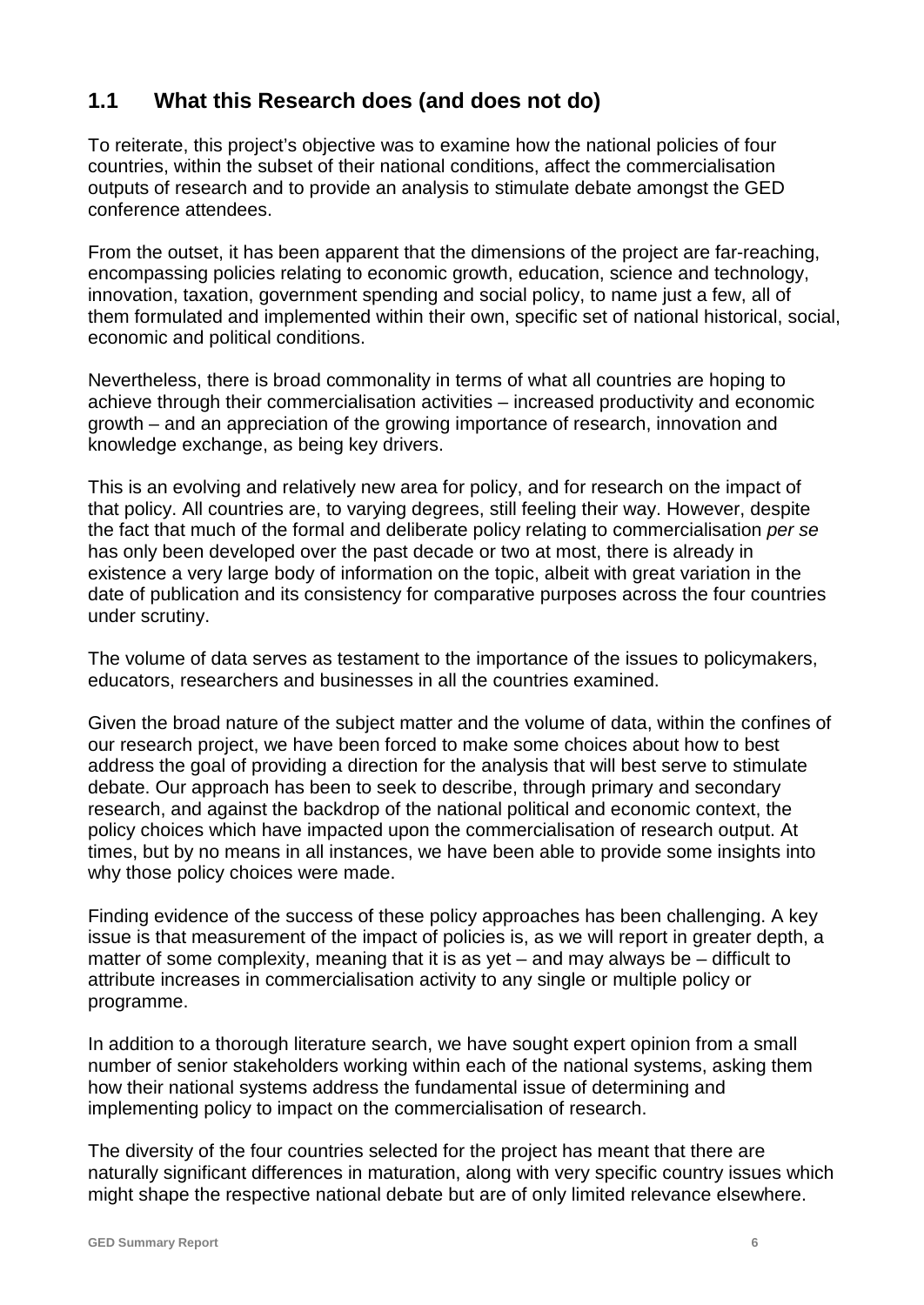Even so, there are likely to be insights that are relevant when considering international collaborations with organisations (businesses and/or academic) from these countries.

The language used in relation to the topic – terms such as knowledge transfer, knowledge exchange, commercialisation, ecosystem – is mutable and used interchangeably, sometimes inconsistently, suggesting there is a lack of familiarity with the specific meaning of these terms and that this is still an emerging area of research. In saying this, we will not attempt to define the terms here, but rather, raise the issue for consideration and further discussion.

As noted, there is an enormous amount of literature about this subject and we recognise that it is likely that there are policies and initiatives we have excluded and, hence, our summary and country reports will inevitably have some gaps.

Our analysis has tended to focus on science and technology, but we recognise there are also many innovations in the fields of social sciences and the arts that might also be open to commercialisation.

One of the challenges of gathering information has been that policies change over time, adding a layer of complexity to any summary of the current state of play of particular policies. Literature that seems to provide a useful analysis of the situation within a national context may well already be out-dated. Compounding the situation is that there are credible sources that provide different, and in some instances, conflicting, information about a department, policy or initiative involved in this area.

Governments change too – meaning a shift in policy focus and/or the structure of the Ministerial/Departmental framework, again confuses attempts to characterise the system. Of course, the success of any policy or set of policies is as much dependent upon its application as it is on its intention.

Despite these numerous and varied caveats, we trust that this summary of findings and the individual country reports will provide some useful insights into the types of national policies that can affect the commercialisation outputs of research, with a view to raising issues, stimulating debate and offering options for other countries.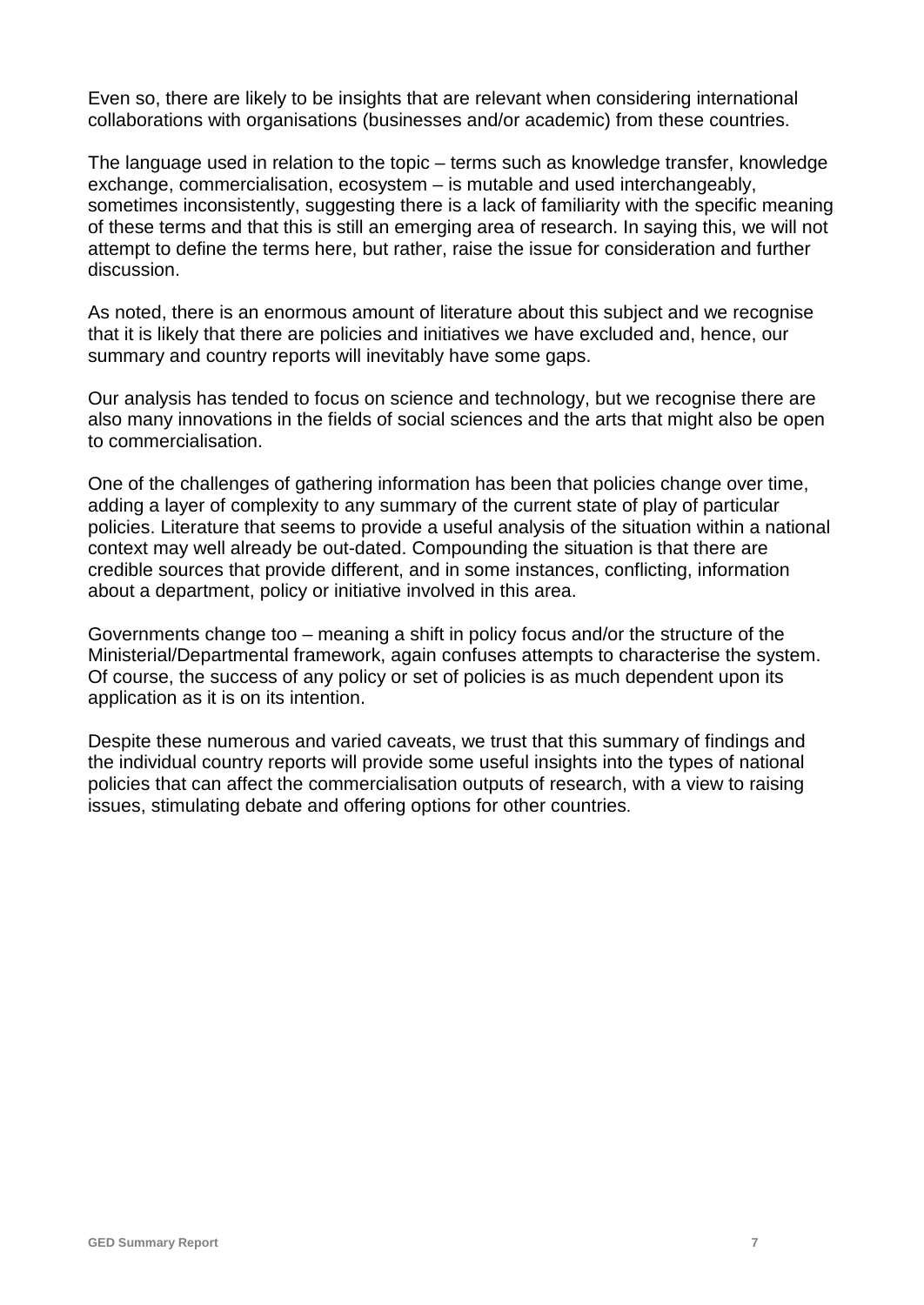# **2 Characterisation of Approach to Policy regarding Commercialisation of Research**

Of the four countries studied for this project, the United Kingdom (the UK) has the most developed and diversified policy environment in relation to the commercialisation of research. Government policy works at all levels of the ecosystem, with strategies to motivate researchers to push their work out, micro-level efforts to address barriers on the demand side, and the establishment of various intermediary structures to support the commercialisation ecosystem.

South Korea's push to commercialise its research is part of a broader economic plan, the 'Creative Economy' platform, which envisions a future that includes a large number of successful startup small and medium-sized enterprises (SMEs). This will be a significant shift from the current situation, in which the country is heavily reliant upon a small number of family-run conglomerates or 'chaebols'. It will require policy changes across many dimensions, some of which are already underway: the Korean Government is taking a directive and interventionist approach in selecting areas where commercialisation should be focused, while at the same time, taking steps to deregulate and stimulate an entrepreneurial, more risk-taking spirit amongst the Korean people.

In Hong Kong, there is minimal policy that works on the supply side to push research out of universities. With an historically hands-off approach, the government has tended to try not to intervene in the natural dynamics of the market, that is the demand/pull side. There has been little funding or policy to support the development of an ecosystem, though recent initiatives are starting to acknowledge and address this gap. Further changes are also planned, for example, the proposed establishment of an Innovation and Technology Bureau. It seems though, that Hong Kong's initiatives will be more likely be focused to position itself as a commercialisation hub and/or base for research activities, rather than to build local industries around the research.

At the heart of the Brazilian Government's economic platform is the plan to shift the country's reliance upon agricultural and mineral commodities and instead to build growth on innovation and increased productivity. While Brazil is often characterised as having an energetic and entrepreneurial culture, there is not, as yet, an established ecosystem in which business – other than the very largest companies and in relatively limited discipline areas – use the country's research output. Government policy on the supply side has been to compel universities to establish technology transfer offices (TTOs) but these have not, as yet, consistently delivered the desired results. On the demand side, policy measures have included attempts to stimulate SME involvement through various tax and other financial breaks. Policy efforts have also been directed towards raising the quality of research through international collaborations. More generally, in an already heavily regulated environment, there is a risk that new policies and programmes may just add further layers of bureaucracy, thereby deterring the very attitude that they seek to engender.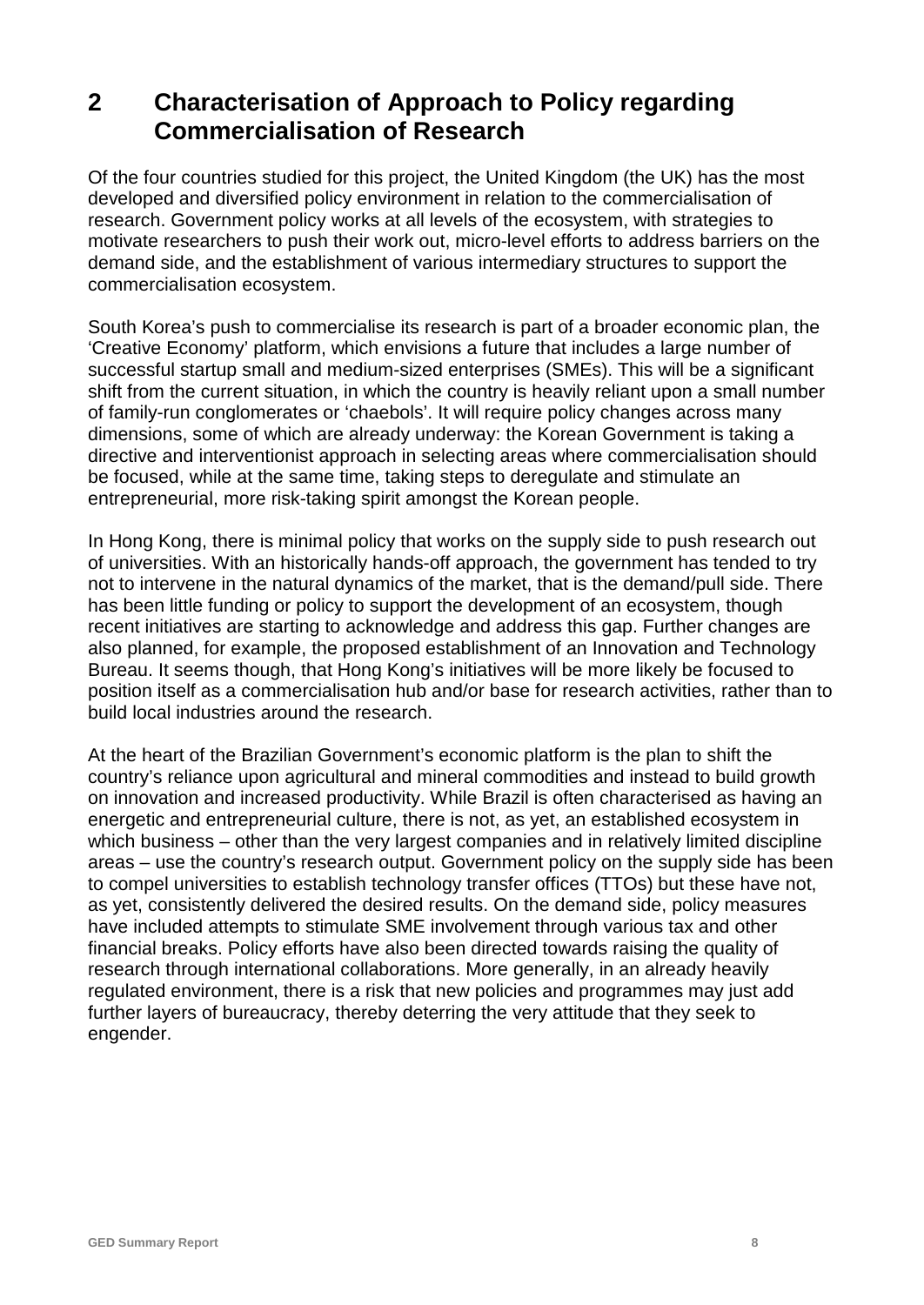# **3 Measuring Innovation and Regulatory Frameworks: A Comparative Overview**

There are various globally accepted and widely used innovation frameworks and ranking systems available.<sup>[3](#page-9-0)</sup> The Global Innovation Index (GII) was selected for this study because it provides the most up-to-date and consistent data across the four countries reviewed.

## **3.1 The Global Innovation Index (GII)**[4](#page-9-1)

The GII recognises the key role of innovation as a driver of economic growth and aims to capture multi-dimensional facets of innovation for both developed and emerging economies.

At the core of the GII Report is a ranking of world economies' innovation capabilities and results. It is calculated using indicators that go beyond the traditional measures of innovation, such as the level of research and development. We have included some of these indicators here for the purposes of providing further insights into the four countries' current positions in relation to the commercialisation of research.

#### **Figure 1: Key Indicators**<sup>[5](#page-9-2)</sup>

|                       | UK       | <b>South Korea</b> | <b>Hong Kong</b> | <b>Brazil</b> |
|-----------------------|----------|--------------------|------------------|---------------|
| Population (millions) | 63.2     | 50                 | 7.2              | 198.7         |
| GDP (US\$ billions)   | 2,537.8  | 1,221.8            | 273.7            | 2,242.9       |
| GDP per capita, PPP\$ | 37,306.6 | 33,189.1           | 52,722.0         | 12,220.9      |

Of the four countries, the UK's and Brazil's economies are of a comparable size. However, with three times the population, Brazil's gross domestic product (GDP) per capita (adjusted for purchasing power parity) is just one third that of the UK.

Hong Kong has the smallest population and economy, but by far the highest GDP per capita of the four countries. South Korea's GDP per capita is slightly lower than that of the UK.

<span id="page-9-2"></span><span id="page-9-1"></span>

<span id="page-9-0"></span><sup>&</sup>lt;sup>3</sup> For example, OECD Science and Technology indicators, World Bank Doing Business; Bloomberg Global Innovation Index<br><sup>4</sup> https://www.globalinnovationindex.org/<br><sup>5</sup> There may be more up to date information but we have reta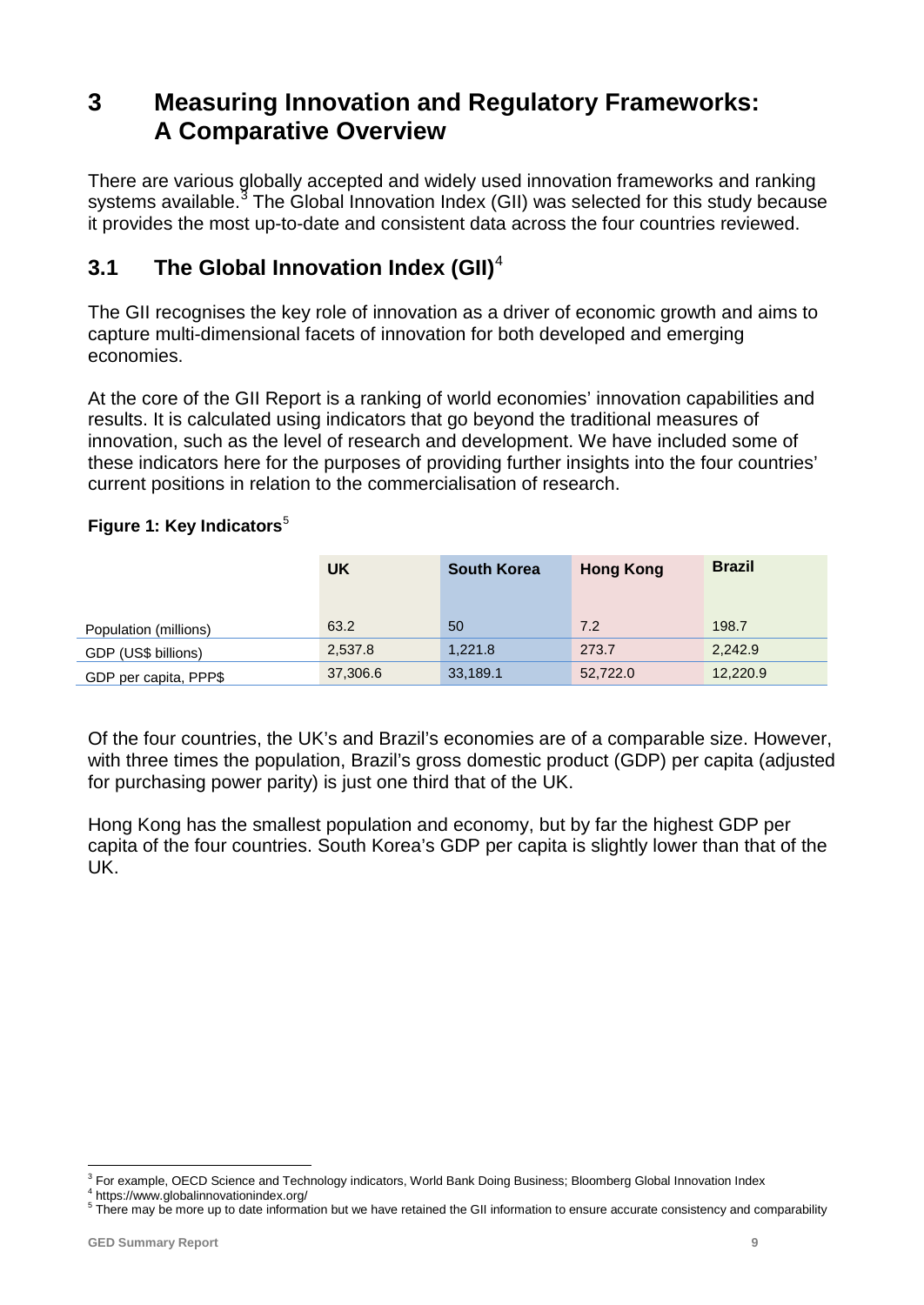#### **Figure 2: GII Indicators**[6](#page-10-0)

|                                          | <b>UK</b>                                  |             | <b>South Korea</b>                  |                | <b>Hong Kong</b>                    |             | <b>Brazil</b>                              |             |
|------------------------------------------|--------------------------------------------|-------------|-------------------------------------|----------------|-------------------------------------|-------------|--------------------------------------------|-------------|
| <b>Global Innovation Index Indicator</b> | Value<br><b>or</b><br>score<br>$(0 - 100)$ | GII<br>Rank | Value<br>or<br>score<br>$(0 - 100)$ | GII<br>Rank    | Value<br>or<br>score<br>$(0 - 100)$ | GII<br>Rank | Value<br><b>or</b><br>score<br>$(0 - 100)$ | GII<br>Rank |
| Global Innovation Index (out of 143)     | 62.4                                       | 2           | 55.3                                | 16             | 56.8                                | 10          | 36.3                                       | 61          |
| Researchers, headcounts/mn pop           | 6872.2                                     | 11          | 7698.7                              | 8              | 3471.2                              | 29          | 1,202.80                                   | 52          |
| Gross expenditure on R&D, % GDP          | 1.7                                        | 21          | 4.4                                 | 1              | 0.7                                 | 45          | 1.2                                        | 31          |
| GERD performed by business, % GDP        | 1.1                                        | 21          | 3.1                                 | $\overline{2}$ | 0.3                                 | 42          | n/a                                        | n/a         |
| GERD financed by business, %             | 63.4                                       | 19          | 76.5                                | $\overline{4}$ | 43.3                                | 42          | n/a                                        | n/a         |
| University/industry collaboration^       | 76.3                                       | 5           | 61.3                                | 25             | 64.0                                | 20          | 49.7                                       | 46          |
| GERD financed by abroad, %               | 19.7                                       | 20          | 0.2                                 | 92             | 4.9                                 | 63          | n/a                                        | n/a         |

#### **3.1.1 Overall Innovation Index Rank**

Of the four countries in our analysis, the UK has the overall highest ranking: according to the GII, it ranks second in the world. Hong Kong (at  $10^{th}$ ) and South Korea ( $16^{th}$ ) come in a little way behind. Brazil, in  $61<sup>st</sup>$  place, is the lowest ranked of the four countries.

#### **Figure 3: Global Innovation Ranking (out of 143)**



#### **3.1.2 Gross Expenditure of Research and Development (GERD)**

A country's gross expenditure on research and development (GERD), given as a proportion of its GDP, is considered an important proxy for the drive for innovation.

South Korea's GERD, at 4.4 per cent, is the world's highest, well ahead of the UK at 1.7 per cent (which puts it in 21 $^{\rm st}$  place for GERD). Brazil is a little further back, ranked 31<sup>st</sup> with 1.2 per cent. Hong Kong ranks the lowest of these four countries, at 45<sup>th</sup> place with 0.7 per cent of GDP spent on R&D.

<span id="page-10-0"></span><sup>&</sup>lt;sup>6</sup> Definitions of how the individual GII Indicators are calculated are provided as an appendix to this report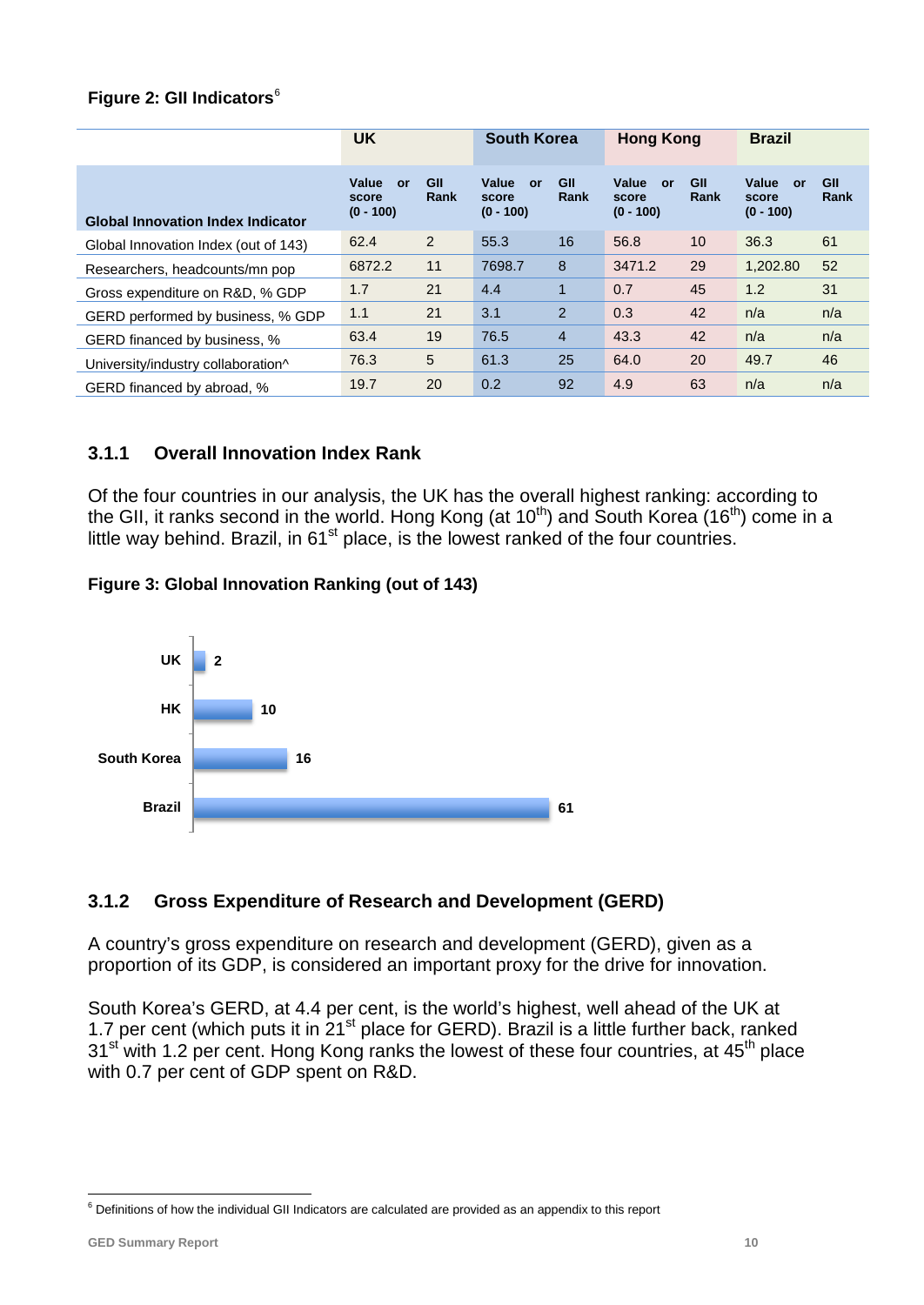#### **Figure 4: GERD as Percentage of GDP**



#### **3.1.3 Commercialisation of Research**

The GII includes various indicators that can be used as proxies for commercialisation of research.

University/industry score and rank is based upon responses to a World Economic Forum survey.<sup>[7](#page-11-0)</sup> The responses put the UK in  $5<sup>th</sup>$  place in terms of university/industry collaboration, Hong Kong in 20<sup>th</sup>, South Korea in 25<sup>th</sup> and Brazil in 46<sup>th</sup>.

## **3.2 Key out takes from the GII**

Given the relatively modest expenditure on R&D, the UK ranks extremely high in the GII, supporting comments from many of our participants that the system actually functions very effectively.

South Korea has been inching up the GII in recent years, from 21<sup>st</sup> in 2012, to 18<sup>th</sup> in 2013 and now 16<sup>th</sup> in 2014. While the GERD is very high, there is concern that a disproportionate amount is being spent by and in the large, family-owned conglomerates, the 'chaebol'.

Hong Kong also performs well, despite its low GERD, though it has slipped down the index in the past three years (from  $4<sup>th</sup>$  rank in 2012).

Brazil remains somewhat of an enigma, and this is reflected in its middle ranking on the GII: more detailed analysis of the data in the full GII report shows that it performs very well on some indicators (knowledge absorption) but very poorly on others (business environment).

<span id="page-11-0"></span> <sup>7</sup> Source: World Economic Forum, Executive Opinion Survey 2013–2014. [https://wefsurvey.org](https://wefsurvey.org/)

Average answer to the survey question: In your country, to what extent do business and universities collaborate on research and development (R&D)? [1 = do not collaborate at all; 7 = collaborate extensively]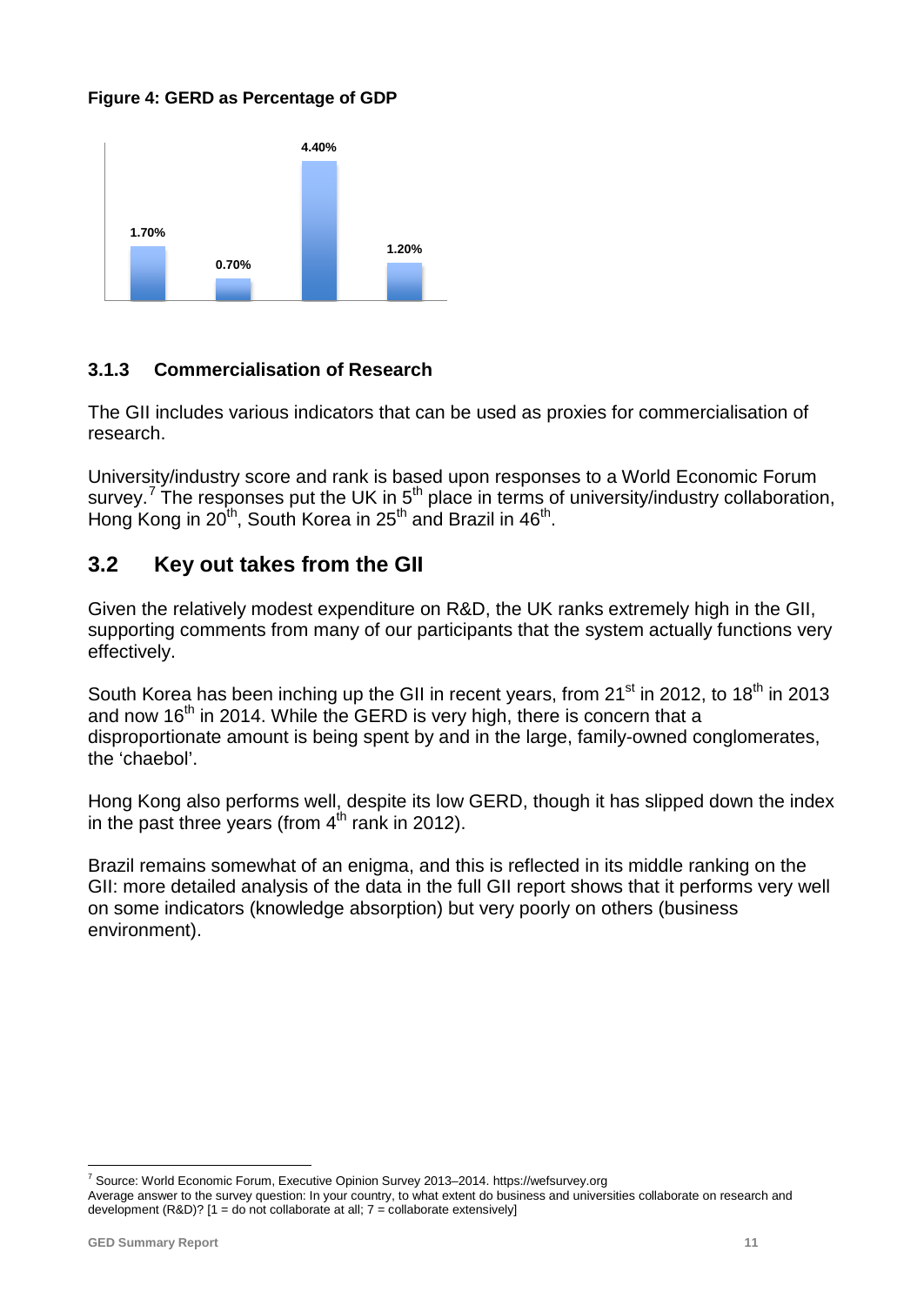# **4 Key Trends and Emerging Issues**

Over the course of the past few decades, there have been developments in the understanding of what commercialisation of research means and how it is referenced.

Thinking on the subject and the associated language has grown from narrow considerations of 'knowledge transfer' in which the debate was characterised by a focus on a linear model of demand/pull (contract research, R&D, where businesses seek solutions to specific problems) or supply/push (universities transfer knowledge via sale, transfer or licensing of IP) to an increasing recognition of the need for integration and collaboration; building relationships in which both sides learn how to work with one another. These days, analysis and debate is far more likely to use terms such as 'knowledge exchange' in recognition of the interplay of actors within a commercialisation 'ecosystem'.

However, whilst recognising that they operate within a larger context, the **supply/push** and **demand/pull** paradigms provide a useful framework around which to report some of the key issues that emerged during our research.

The supply side issues discussed below are by no means the only ones raised during our research. However, they are the ones that had the greatest commonality across the four countries. For the most part, we found that countries have identified and are working towards, or at least considering how, to overcome these supply side barriers.

| <b>Issue</b>                                          | <b>Description</b>                                                                                                                                                                                                                                                                                                                                                                                                                                                                                 |
|-------------------------------------------------------|----------------------------------------------------------------------------------------------------------------------------------------------------------------------------------------------------------------------------------------------------------------------------------------------------------------------------------------------------------------------------------------------------------------------------------------------------------------------------------------------------|
| Incentivising<br>academics and<br><b>institutions</b> | With a general recognition that rewards structured exclusively around<br>publications/citations may not be the best means to motivate academics<br>to commercialise their research, in all four countries there is ongoing<br>evaluation of the best way to structure the incentives for determining<br>funding, promotion, size of research teams and so on.                                                                                                                                      |
|                                                       | In 2014, the Research Excellence Framework (REF), the means<br>of periodic assessment of research quality across UK HEIs,<br>included for the first time an assessment of impact, (arising from<br>excellent research, based on expert-review of case studies),<br>enabling researchers to demonstrate their contribution to the<br>economy, society and environment, public policy and services,<br>and to culture, health and well-being. Impact accounted for 20 per<br>cent of the assessment. |
|                                                       | In Brazil, there are indications that regulations governing<br>academics efforts in this area are changing.                                                                                                                                                                                                                                                                                                                                                                                        |

# **4.1 Supply Side Issues**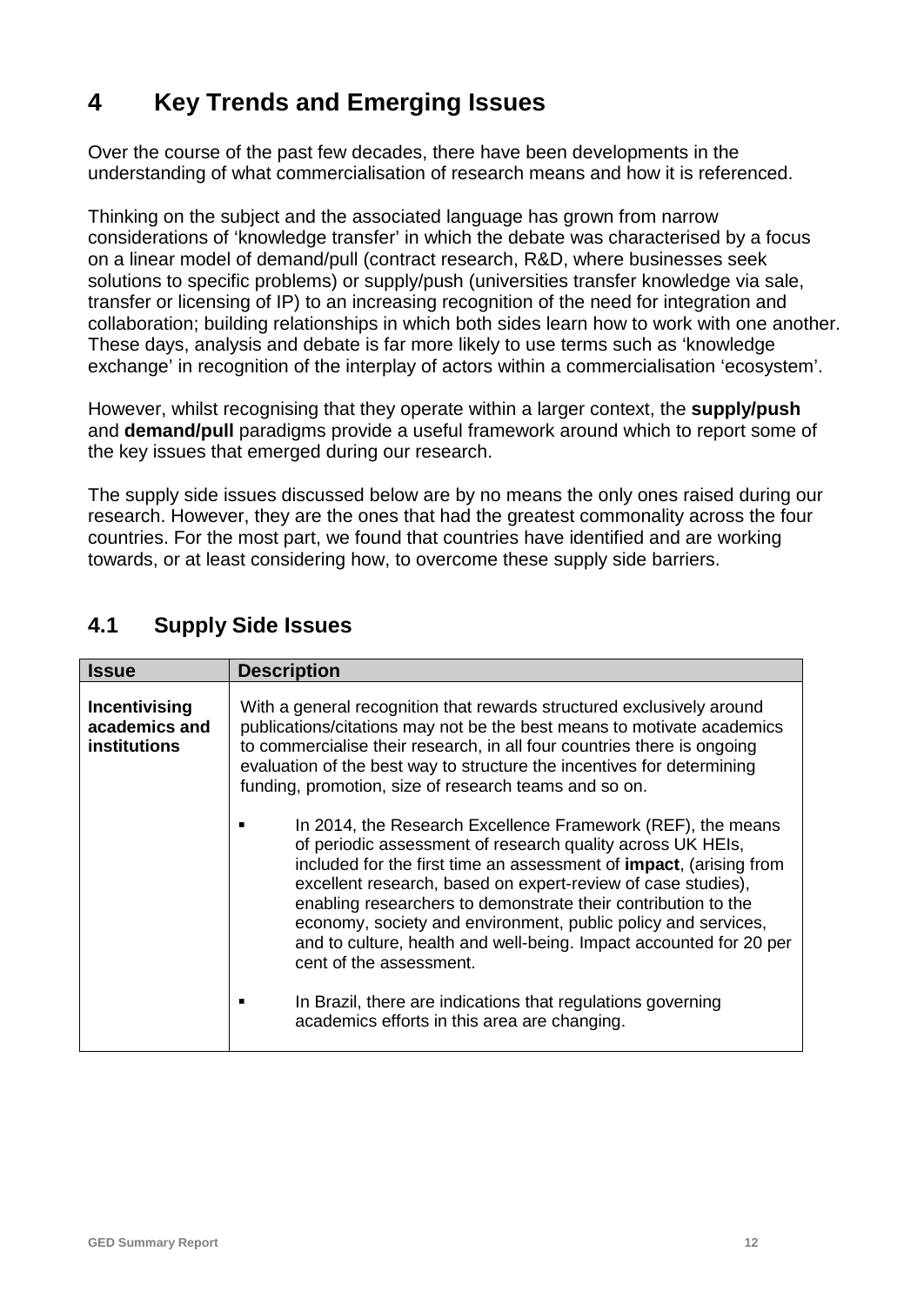| <b>Issue</b>                                                                          | <b>Description</b>                                                                                                                                                                                                                                                                                                                                                                                                                                                                                                                                                                                                                                                                                                                                                                                                     |
|---------------------------------------------------------------------------------------|------------------------------------------------------------------------------------------------------------------------------------------------------------------------------------------------------------------------------------------------------------------------------------------------------------------------------------------------------------------------------------------------------------------------------------------------------------------------------------------------------------------------------------------------------------------------------------------------------------------------------------------------------------------------------------------------------------------------------------------------------------------------------------------------------------------------|
| <b>Support for</b><br>basic versus<br>applied (and<br>experimental<br>research)       | A key concern expressed in all countries is that basic research is not<br>neglected, due to the increased focus on the impact of research. We<br>observed that government policy is most likely to be moving towards<br>taking an approach that involves multiple incentives, allowing for the<br>fundamental work of universities (teaching and research) to continue<br>while encouraging the 'third mission' – commercialisation.<br>In Korea, where much of the country's massive R&D expenditure<br>is currently spent on experimental research undertaken in                                                                                                                                                                                                                                                     |
|                                                                                       | businesses, government is directing funding towards basic<br>research. In 2012, the Korean Government committed to<br>increasing its basic research capabilities and outputs through<br>establishing the Institute for Basic Science (IBS), a network of 50<br>research centres.                                                                                                                                                                                                                                                                                                                                                                                                                                                                                                                                       |
| <b>Encouraging an</b><br>entrepreneurial<br>mentality<br>amongst<br>academics         | In all four countries, there is recognition that building an entrepreneurial<br>mentality amongst academics and students and culture within institutions<br>can help to increase the commercialisation of research. Various policy<br>approaches have been adopted to encourage this.                                                                                                                                                                                                                                                                                                                                                                                                                                                                                                                                  |
| (and students)                                                                        | One of the distinctive aspects of government policy in the UK is<br>the stream of public funding that works to induce collaboration -<br>rewarding collaboration when it has taken place, rather than being<br>targeted at specific activities. Evaluation of one of these streams,<br>Higher Education Innovation Funding (HEIF) has been positive,<br>on the whole.                                                                                                                                                                                                                                                                                                                                                                                                                                                  |
|                                                                                       | In September 2014, the Hong Kong Innovation and Technology<br>Commission launched a new scheme - the Technology Start-up<br>Support Scheme for Universities - to encourage university<br>students and teaching staff to start their own technology business<br>and commercialise their R&D deliverables.                                                                                                                                                                                                                                                                                                                                                                                                                                                                                                               |
| <b>Provide</b><br>assurance of<br>intellectual<br>property/<br>protection of<br>ideas | Ownership structures in relation to IP reflect differing historical, legal and<br>structural characteristics of the systems within which they operate. There<br>are various ways in which policy can be formulated: most clear is in<br>terms of patent law. However, other considerations include labour and<br>contracting law and ownership clauses in the regulation of national R&D<br>systems. Generally, government policy in this area is converging on<br>vesting the rights with the individual institutions. There exists a large<br>body of literature on the subject of IP protection. However, in our primary<br>research, with the exception of Brazil, where the discussion is still live,<br>debate seems to have moved on to other broader matters relating to the<br>commercialisation of research. |
| Limited<br>expertise in<br><b>TTOs/TLOs</b>                                           | Across all four countries, the university TTOs/TLOs (Technology<br>Transfer/Licensing Offices) were seen as potentially hindering the<br>effective transfer and commercialisation of research, due to a range of<br>reasons including: TLO/TTO staff having limited skillsets; the lack of a<br>commercial mindset and culture; the number of staff; and a lack of<br>understanding of the 'bigger' picture and potential of relationships with<br>external businesses.                                                                                                                                                                                                                                                                                                                                                |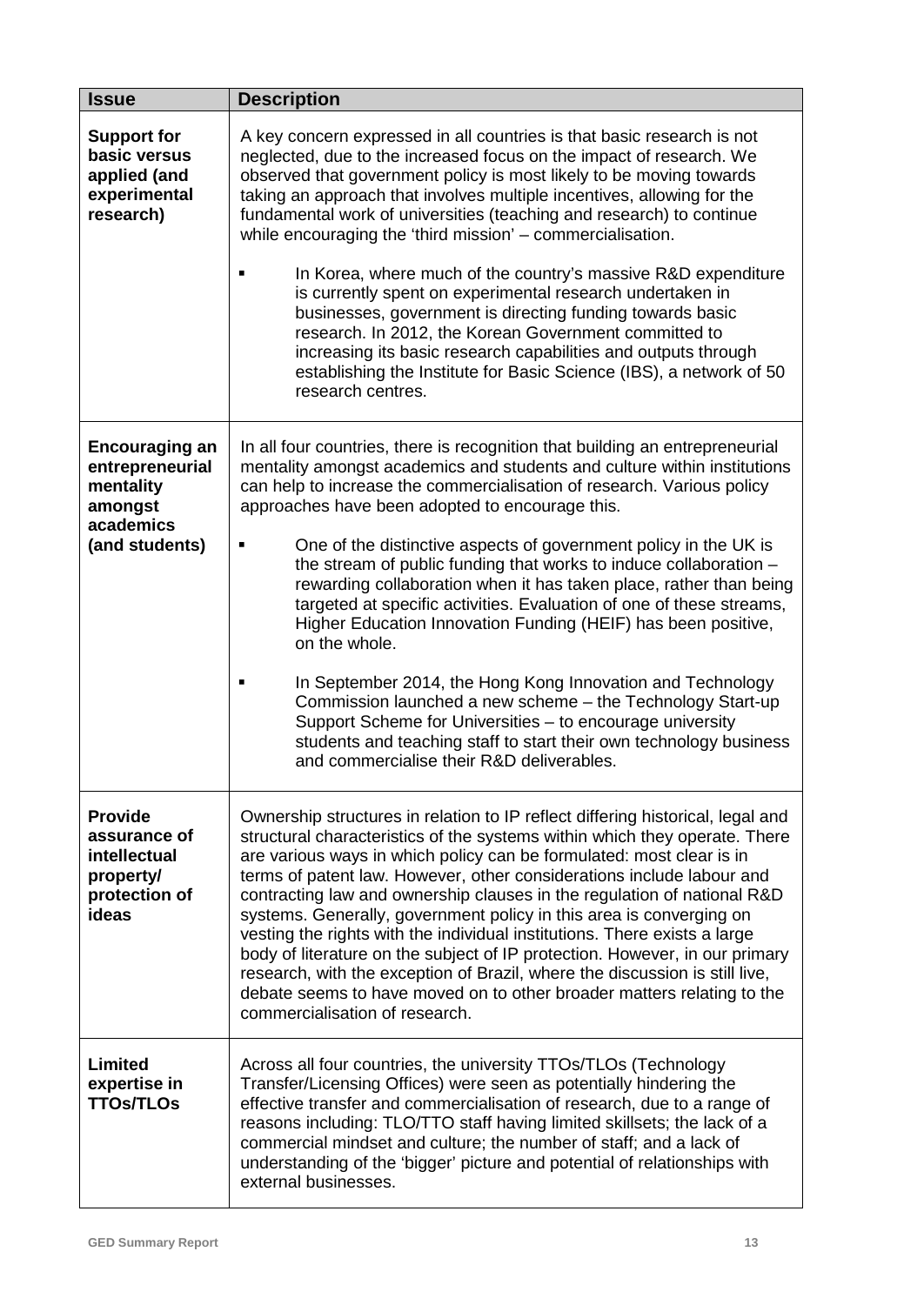# **4.2 Demand Side Issues**

| <b>Issue</b>                                                                     | <b>Description</b>                                                                                                                                                                                                                                                                                                                                                                                                                                                                                                                        |
|----------------------------------------------------------------------------------|-------------------------------------------------------------------------------------------------------------------------------------------------------------------------------------------------------------------------------------------------------------------------------------------------------------------------------------------------------------------------------------------------------------------------------------------------------------------------------------------------------------------------------------------|
| <b>Encouraging</b><br><b>SMEs to</b><br>become<br>involved in the<br>commercial- | Having been identified as a significant source of economic and<br>employment growth in all four countries, a key thrust of government<br>policy has been to encourage the involvement of SMEs in the<br>commercialisation of research.                                                                                                                                                                                                                                                                                                    |
| isation of<br>research                                                           | In Brazil, FINEP, also known as the Brazilian Innovation Agency,<br>launched the PRIME project in 2009 to support startups. Startups<br>focused on innovation could apply for funds of up to around<br>\$65,000.                                                                                                                                                                                                                                                                                                                          |
|                                                                                  | In Korea, under its '2015 Policy Fund Management Plan for Loan<br>٠<br>Support for SMEs', the government committed funds totalling more<br>than \$2 billion for SMEs, including \$757 million of new growth<br>foundation funds for companies at the growth stage                                                                                                                                                                                                                                                                         |
| <b>Facilitate the</b><br>flow of<br>information/<br>communication                | Research conducted in the UK has shown that one of the key barriers for<br>businesses collaborating with universities is a lack of information about<br>where to go to get the type of information or research expertise that they<br>are seeking.                                                                                                                                                                                                                                                                                        |
|                                                                                  | Launched in 2013, the Gateway to Research (GtR) website has<br>been developed to help businesses to search and analyse<br>information about publicly-funded research. It provides a search<br>interface for users to interrogate over 40,000 current and past<br>research projects and their outcomes. Similar initiatives are<br>underway in the other countries.                                                                                                                                                                        |
| <b>Tax breaks</b>                                                                | A key policy, used in all four countries to varying degrees, is to provide<br>tax relief on private investment in R&D, although with mixed results.                                                                                                                                                                                                                                                                                                                                                                                       |
|                                                                                  | In the UK, R&D tax credits are a company tax relief, which can<br>either reduce a company's tax bill or, for some SMEs, provide a<br>cash sum. R&D tax credits are the largest source of government<br>support for business R&D. The SME scheme is now worth up to<br>about 30p for every £1 spent and the large company scheme is<br>worth about 7p for every £1 spent.                                                                                                                                                                  |
|                                                                                  | The Brazilian Federal Government through its Ministry of Science,<br>Technology and Innovation (MCTI) <sup>8</sup> created the Lei do Bem ('Good<br>Act'), a law that creates tax incentives for legal entities that<br>undertake R&D inside national (Brazilian) borders. However, a<br>2012 review showed that, of the companies who participated, only<br>3 per cent demonstrated results in technological innovation. More<br>generally, the level of taxation reportedly remains a barrier to<br>entrepreneurial activity in Brazil. |

<span id="page-14-0"></span> <sup>8</sup> Ministério da Ciência, Tecnologia e Inovação)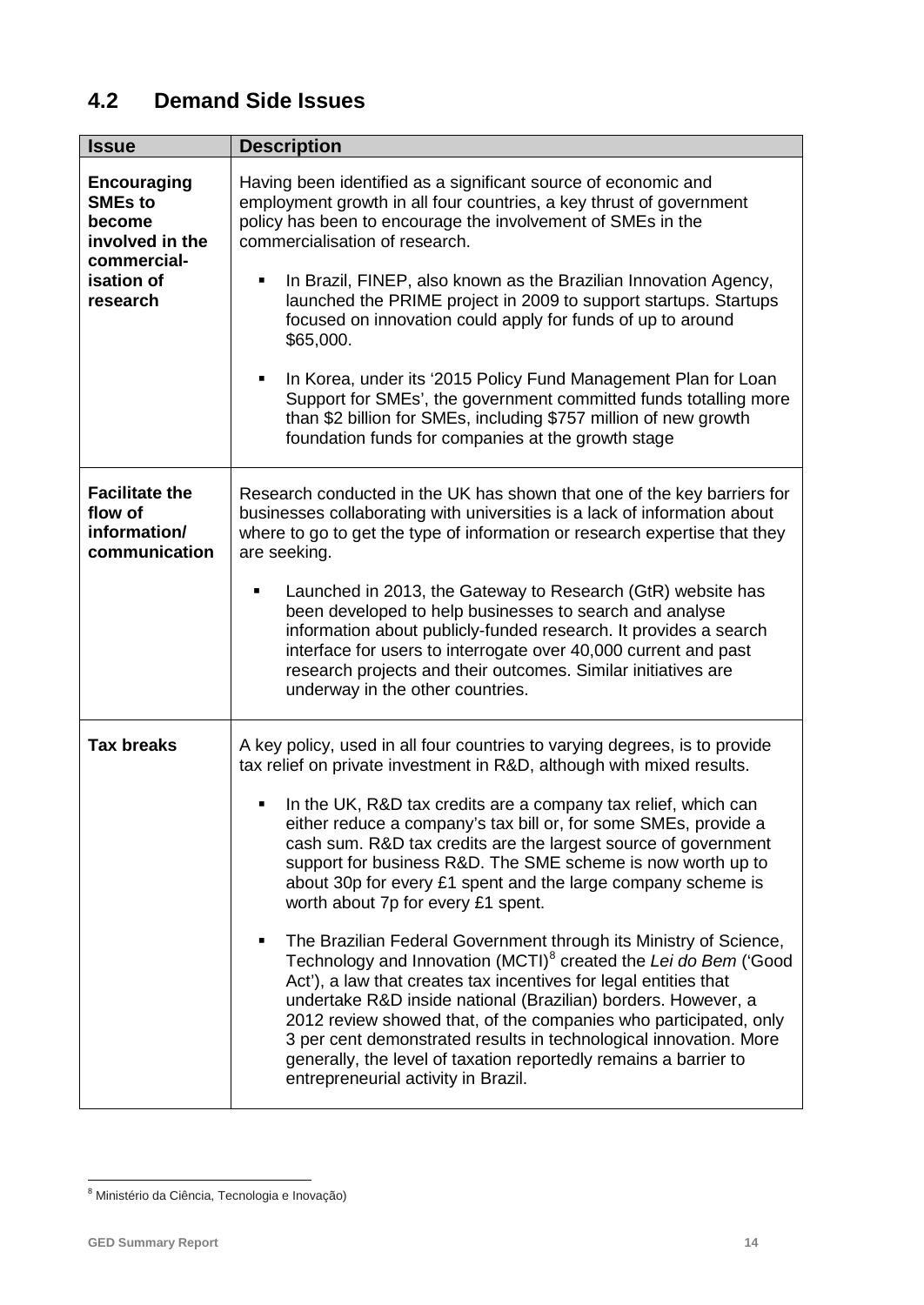| <b>Issue</b>                                  | <b>Description</b>                                                                                                                                                                                                                                                                                                                                                                                                                                                                                                                                                                                                                   |
|-----------------------------------------------|--------------------------------------------------------------------------------------------------------------------------------------------------------------------------------------------------------------------------------------------------------------------------------------------------------------------------------------------------------------------------------------------------------------------------------------------------------------------------------------------------------------------------------------------------------------------------------------------------------------------------------------|
| <b>Matched</b><br>funding<br>programmes       | To encourage commercialisation of research, governments have various<br>matched-funding schemes.<br>In Hong Kong, the Matching Grant for Joint Research aims to<br>п<br>foster private companies to collaborate with universities in<br>proprietary R&D projects.<br>The UK's Research Partnership Innovation Fund (RPIF) provides<br>٠<br>funding for large-scale projects. Every pound of public funding<br>must be matched by double that amount from private/charitable<br>sources. Initial evaluations point to its success, with more than £1.3<br>billion of new investment of benefit to universities and their<br>partners. |
| <b>Facilitating</b><br>external<br>investment | In some of the countries, governments have introduced policies to assist<br>business, and particularly SMEs, in seeking the long-term, external<br>funding required to develop innovation.<br>The KONEX (Korea New Exchange) market was launched in July<br>2013 as a specialised market facilitating the direct financing for<br>SME <sub>s</sub> .                                                                                                                                                                                                                                                                                 |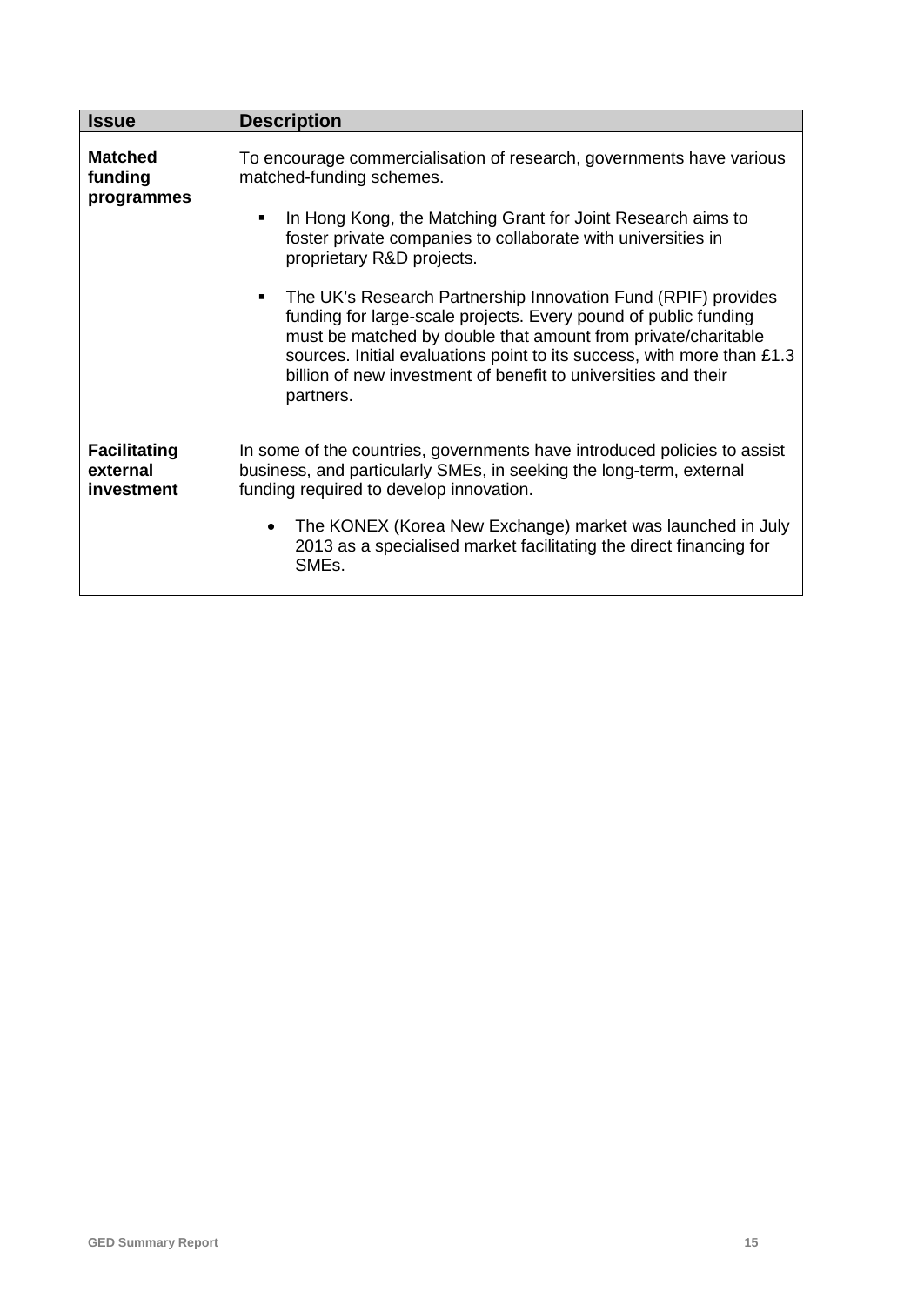# **5 Building the Ecosystem to Encourage Collaboration**

In all four countries, governments have introduced policies that go beyond the supply/push and demand/pull paradigms, and that aim to encourage a functioning ecosystem within which collaboration between universities and business can flourish.

## **5.1 Intermediary/Bridging Organisations**

In all four countries, the governments support various forms of intermediary or bridging organisations. Within universities, the most likely form these take are Technology Transfer Offices (TTOs), which aim to help academic staff to identify and commercialise the organisation's intellectual assets. While the success of TTOs tends to be judged in terms of their licensing revenue, one concern is that this might lead to a model where income is pursued at the expense of other considerations, for example, long-term relationships with industry partners.

For example, in Brazil, the Innovation Law mandates that all universities have a TTO. However, there have been significant variations in the implementation and hence effectiveness of the Law at a university level.

Some other examples of these bridging organisations include:

- **Innovate UK opened the first Catapult Centre in October 2011. Catapults are** technology and innovation centres where businesses, scientists and engineers work alongside each other on late stage R&D to turn high potential ideas into new products and services to generate economic growth. Each Catapult focuses on an area identified as being strategically important for the UK with a large global market potential. Four years on, there is mixed evidence as to the success of Catapults. While the initial formal evaluation (conducted by Dr Hermann Hauser, the original architect of the project) was positive, questions were raised in some of our interviews as to whether there could have been a quicker, less expensive solution than setting up an entirely new set of institutions.
- FINEP, the Brazilian Innovation Agency under the Ministry of Science, Technology and Innovation (MSTI) provides funding of R\$640 million to support Brazil's 400 business incubators and approximately 30 science parks. Brazil's incubator program is perceived to be among the most successful in Latin America, with incubator models that are bottom up or suited to indigenous needs.
- The Hong Kong Science and Technology Park Corporation (HKSTP) is a statutory body which manages the Hong Kong Science and Technology Park and is charged with building a vibrant innovation and technology ecosystem to connect stakeholders, nurture technology talents, facilitate collaboration, and catalyse innovations to deliver social and economic benefits to Hong Kong and the region. Similarly, the overall success of the HKSTP in achieving this has been queried.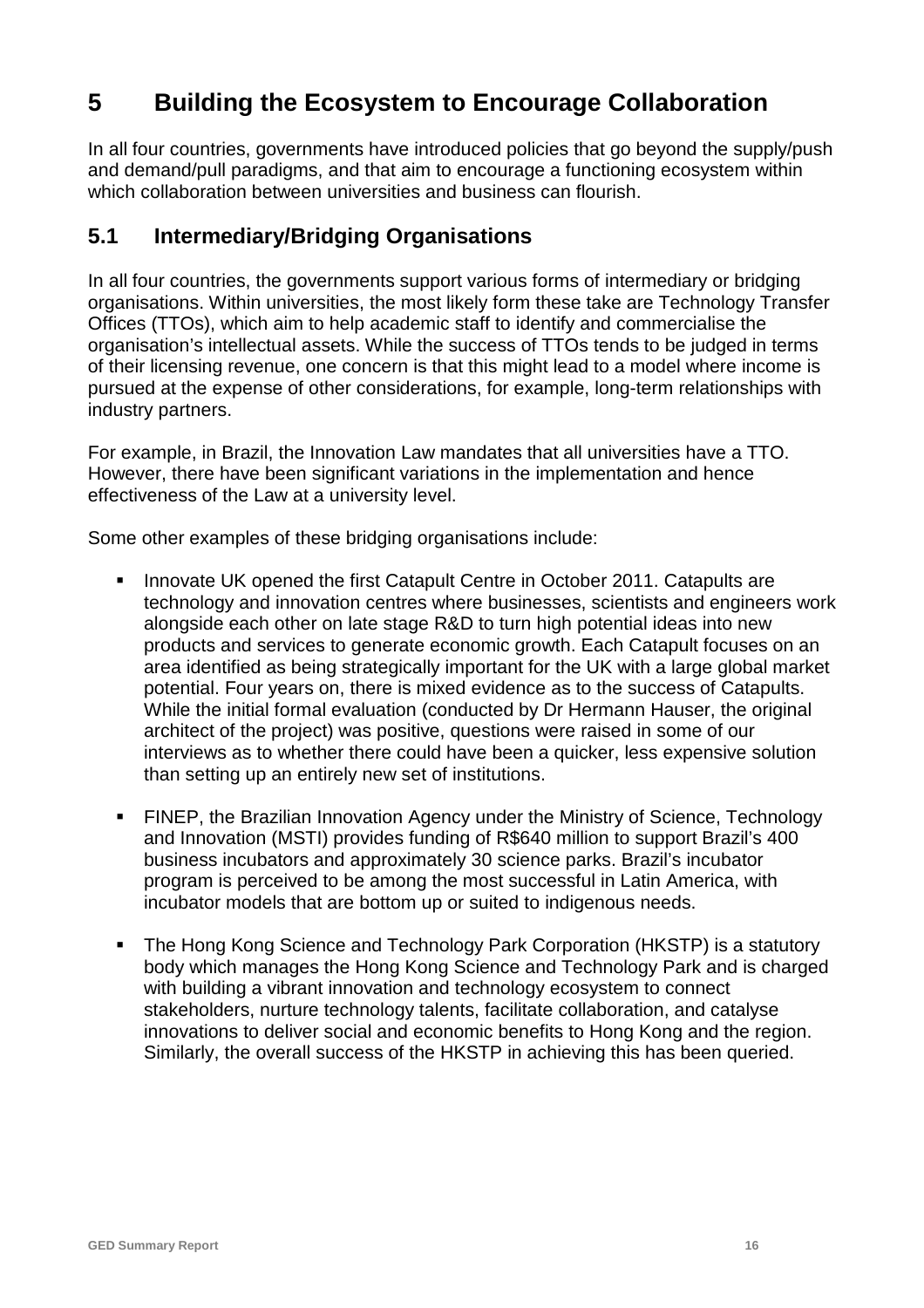# **5.2 Taking a Cross-Departmental Approach**

There are examples of countries restructuring departments and ministerial responsibilities in order to boost the importance of the issue of commercialisation in terms of government objectives and/or to remove some of the bureaucratic obstacles to doing so, for example:

- In Hong Kong, lawmakers have been debating the proposal to upgrade the status of the body responsible for innovation. The head of the proposed Innovation and Technology Bureau would coordinate policy in this area across various ministries.
- In Korea, the creation of a new position at the Office of the President, the Senior Secretary to the President for National Future and Strategy, signals the commitment of the government to implement change in this area. This has been supported by the formation of a new Ministry with the authority to coordinate nearly 80 per cent of governmental R&D budgets for all ministries, and to plan and implement R&D programmes.

# **5.3 Regulation and Deregulation**

There is, of course, a need to ensure that the government funding to support the commercialisation of research is distributed in a fair and transparent manner. However, the associated regulatory requirements are such that, to varying degrees in all four countries, they are described as acting as a barrier to commercialisation. The complaints were greatest in Korea and Brazil.

 Korea's President Park has pledged to lighten the regulatory burden through various measures, including the introduction of a UK-type $9$  one-in one-out system: 'cost-in cost-out' in 2015, cutting the number of registered business regulations by 10 per cent by 2015 and 20 per cent by 2016; expanding the use of 'sunset clauses' to speed up removal of redundant regulations; and asking ministries to report all unregistered regulations by June 2014. The issue is now reportedly at the top of the agenda of all government departments, though the shift to a culture of better regulation may be challenging. A system of performance evaluation would be needed to reward officials who put customers ahead of administrative convenience.

# **6 Other Issues**

Some further key issues identified for consideration in the formulation of government policy related to the commercialisation of the outputs of research are presented here.

## **6.1 Different Sectors**

Innovative research can occur within all faculties of a university. All sectors of the economy can benefit from new ideas. However, the requirements to take the maximum value from an idea that can be used in one sector may require a very different set of policies, resources and timeframes, to have a similar impact in another sector.

<span id="page-17-0"></span> $9$  In the UK, the government operates a 'one in two out' rule to reduce the number of new regulations for business, whereby for every new regulation which entails a cost to business, departments are impelled to remove or modify existing relation to the value of £2 of saving for every pound of cost imposed.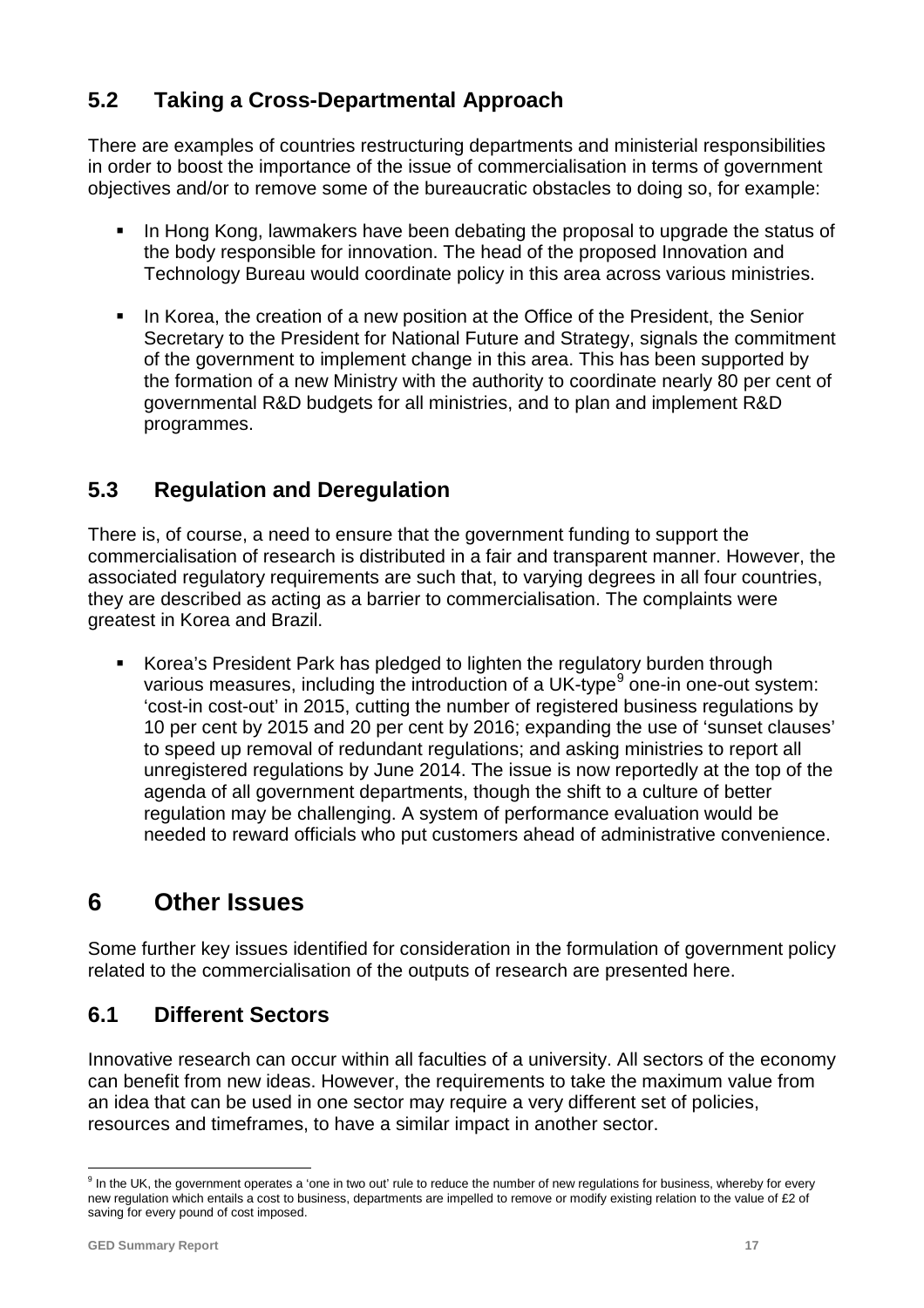For example, the commercialisation of a biomedical breakthrough is likely to be subject to a longer lead time and stricter regulatory regime than a new idea in Information Communication Technology (ICT) or the arts/humanities.

 **It appears that there is no 'one size fits all' set of policies that is appropriate for the commercialisation of research across all sectors.**

## **6.2 Timeframes**

One of the key issues underlying attempts to commercialise research is time: the time it takes for ideas to move from the lab to the market; the time it can take to set up a new business; the time that investors must wait to receive returns on their investment; and the time that governments have – and electorates give them – to assess the effectiveness of their policies to commercialise research.

 **One of the ways that government policy can work is to facilitate an ecosystem in which the supply side (universities) and the demand side (business) understand each other's likely timeframes. Businesses need solutions immediately, but academics may need longer to provide the solutions they are seeking. Greater interaction between the two, i.e. a more developed ecosystem, will likely assist in overcoming this barrier.**

### **6.3 Metrics**

Governments inevitably want to be able to assess the impact of their policies and funding and the extent to which knowledge transfers are permeating the system (i.e. the strength of the ecosystem). In order to do so, they need to benchmark and track commercialisation of research.

Historically, patents have served as the most commonly used indicator of commercialisation activity. However, it is increasingly acknowledged that patents are an imperfect measure: they only measure numbers, not quality. There will be variation between legal regimes/countries, meaning there are some places where it is far easier to lodge patents; and different sectors/types of products may have vastly differing numbers of patents, which do not reflect the work involved or the potential of that patent. Moreover, patents/licensing have been shown to make up only a small proportion of the knowledge exchange that happens between universities and businesses.

Looking beyond patents, best practice measurement might implement a variety of measures, which may include quantitative data, expert opinion and case studies.

Even then, the ability to attribute causality to a specific policy is limited.

Moreover, the measures are only as good as their ability to capture the change that is observable – there may be elements that are not yet recognised. Or there may be changes in the future that have not yet eventuated.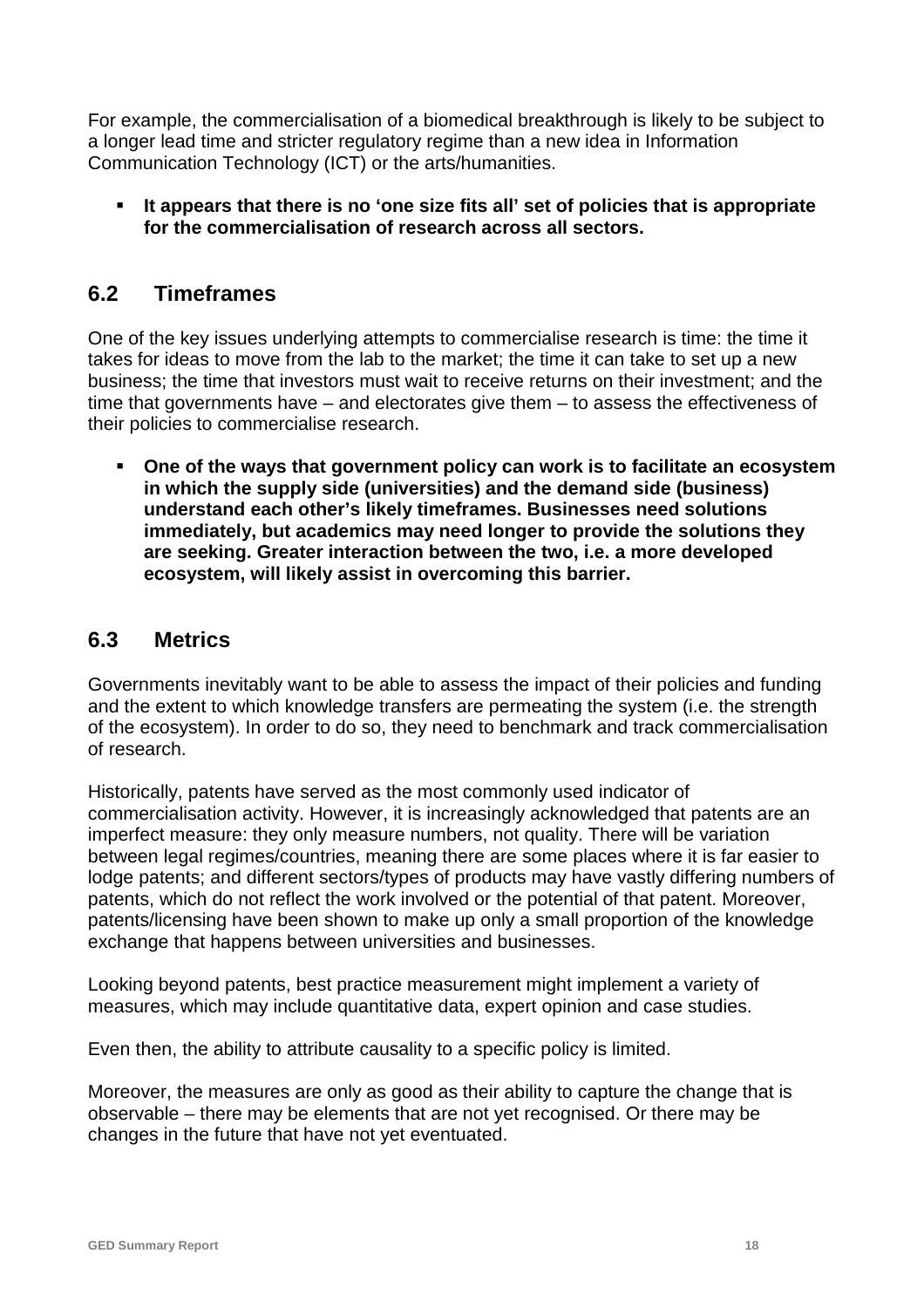**Measurement is, like much of the debate around commercialisation of research, an evolving topic and certainly one that bears further investigation and robust discussion.**

# **7 Broader Considerations for Governments**

In the following section, we lay out some broader, concluding topics for consideration by governments wishing to develop policy to commercialise the outputs of research.

## **7.1 Socio-economic Context**

Despite differences in the systems, all the countries we researched are engaged in the subject and striving for improvements in this area of the commercialisation of research.

However, the differing historical, cultural, social and political environments mean that policies that work in one environment might not necessarily be easily, if at all, replicated in another.

Examining the four countries has provided insights into some of the broader socioeconomic, cultural and historical elements that may also have an impact and, therefore, need to be taken into consideration when considering the environment – the national pre-conditions – within which policies affecting the commercialisation of research are enacted.

Some of the pre-conditions for consideration include, but are no means limited to:

- Strength of the local economy;
- Key sectors within the economy:
- **Existence of local manufacturing;**
- Degree of globalisation/interaction with neighbours and other countries;
- Make up of the economy in terms of SMEs and large businesses;<br>• How and where research occurs (in universities? Government res
- How and where research occurs (in universities? Government research institutes? Business?);
- **University funding models;**
- **Aspirations of young people;**<br>**Entrepreneurial spirit within the**
- Entrepreneurial spirit within that country;
- The attitude towards, or the organisation of, science and technology;
- Financial system including taxation;
- Availability of private investment funds; and
- Access to capital and the appetite of investors to invest in these types of initiatives
- **Given their differing pre-conditions, is it possible, or for that matter desirable, for all countries to develop a commercialisation ecosystem? If so, to what extent does policy need to be adapted to suit each particular country?**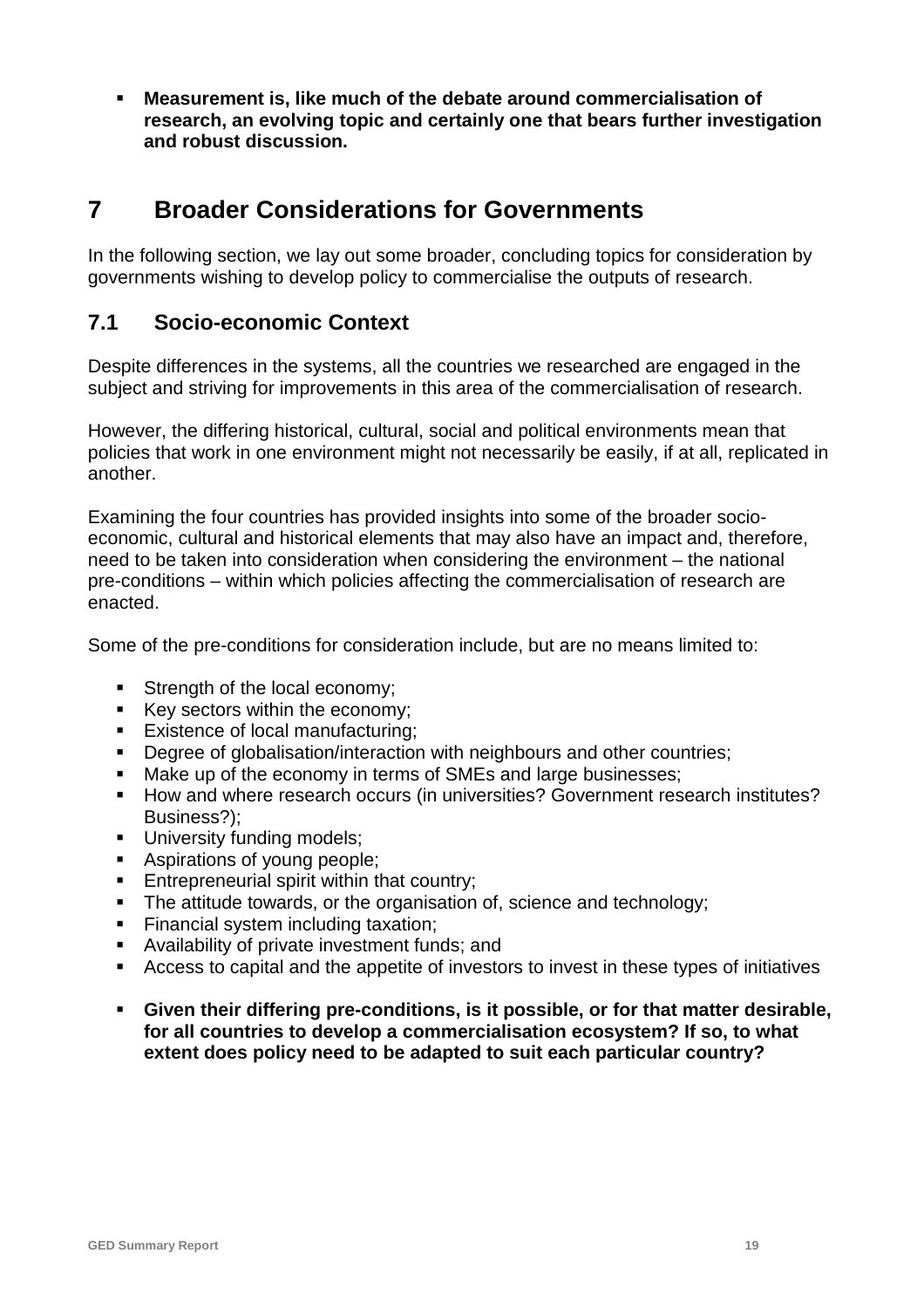# **7.2 Increased spending on R&D**

While some research on the impact of specific policies indicates that government funding can serve to attract in private funding, rather than crowding it out, there is still concern that public money can distort in a market.

As indicated in Figure 4 above, there are major variations among the four countries in the proportion of GDP devoted to R&D and in the amount that is made up by government spending.

 **Can a big spending approach buy an ecosystem? Can it lead to a selfsustaining ecosystem? Or does public funding distort the market, leading to a system that is dependent upon future government support?**

## **7.3 Regional Approaches**

Inevitably, policies designed to stimulate and support the commercialisation of research are just part of a wider set of policies. Given that they are generally linked to strategies for growth in a country, commercialisation policies are often closely intertwined with those relating to regional concerns, particularly in countries where there is significant disparity.

We see examples of this in the UK (with the location of the Catapult Centres sometimes linked to the need to stimulate regional economies), in South Korea, with a policy to stimulate regional science and technology programmes (outside of Seoul), and in Brazil, where despite efforts to decentralise research efforts, the focus is still on Rio de Janeiro and Sao Paulo.

 **Can governments achieve the dual goals of striving for balanced regional growth and still produce the best possible research output for commercialisation?**

# **7.4 Shifting the Culture**

In all four countries, governments are trying to engender an entrepreneurial culture, but it was something that we heard about the most in Brazil. An emerging economy with a growing middle class, many people are already making the most of the opportunities to start businesses that are not reliant upon innovation (for example, in the retail sector). However, these businesses only offer limited opportunities for long-term growth.

In Korea, the situation is somewhat different: the chaebols offer a safe and well-respected employment path, whereas the notion of entrepreneurship is less highly regarded.

 **Will the policies introduced in these countries, many of them working at the micro-level to remove barriers to starting up innovation-driven businesses, be sufficient to result in the desired shifts at a deeper, cultural level?**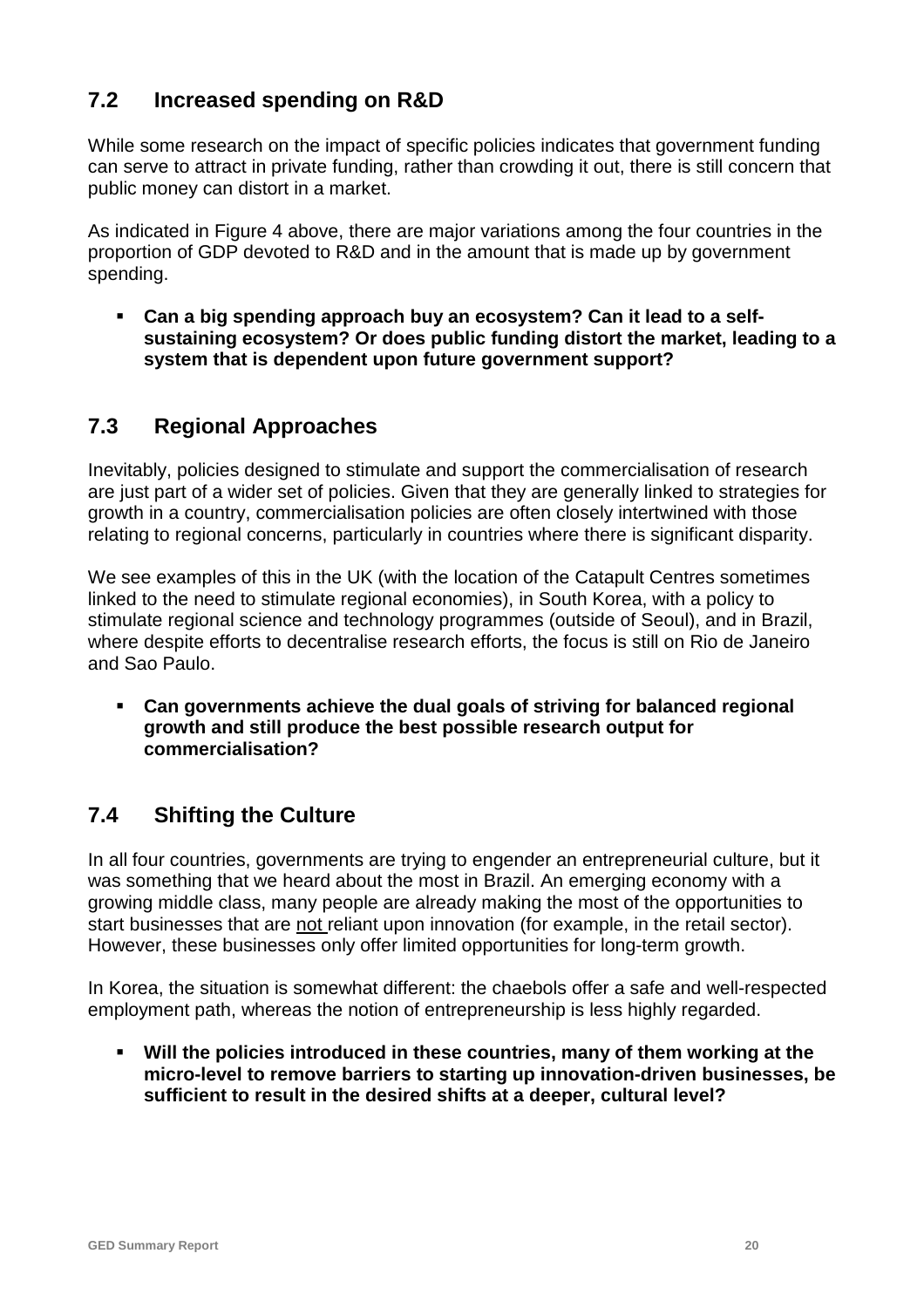# **7.5 Need for Clear, Consistent Policy Initiatives**

Constant to all countries is the need for clear, consistent policy initiatives in relation to the commercialisation of research. Businesses need to know that the environment into which they are about to invest will continue, for at least the next five or ten years, to have at least the same level of support as it does today. Equally, researchers need to know that the work they are doing will be considered to be valued.

 **Given an inescapable political cycle and, in some countries, increasingly short-term focus of policy-making, how can the long-term needs of commercialisation of research be assured?**

## **7.6 Directing Commercialisation of Research**

Much of the policy debate about how to best support the commercialisation of research revolves around the extent to which government should be involved in making decisions about which projects to fund.

There are concerns that the Korean Government's approach, its attempts to 'pick winners', might lead to the wrong type of projects being funded, dooming efforts to failure.

The Hong Kong Government has historically, taken a more hands-off, *laissez-faire* approach, and until recently has been reticent to become overly involved in the commercialisation of research.

In the UK, the Catapult Centres have been a recent government initiative, Otherwise, policy in this area in the UK tends to be less directive, focusing on ways to facilitate collaboration between industry and academia and then leaving the two to work things out amongst themselves.

While the Brazilian Government is being fairly directive in its attempts to force a more entrepreneurial culture on both the supply and demand sides, it appears to be taking a hands-off approach to determining where activity should take place.

 **Is there a correct approach in terms of directing activity? Is a certain approach better suited to a particular set of pre-conditions? Or is it better for government to leave decision-making to the researchers and the market?**

# **8 In Conclusion**

Given that many of the barriers identified relate to attitudes and behaviours, it seems that building a functioning commercialisation ecosystem is likely to be a long-term project, and one that requires policy measures that address both supply and demand side barriers.

Governments in all four countries have taken policy steps to facilitate the commercialisation outputs of research. While it is possible to learn from the efforts of these other nations, there is no 'silver bullet' that will guarantee success in all situations.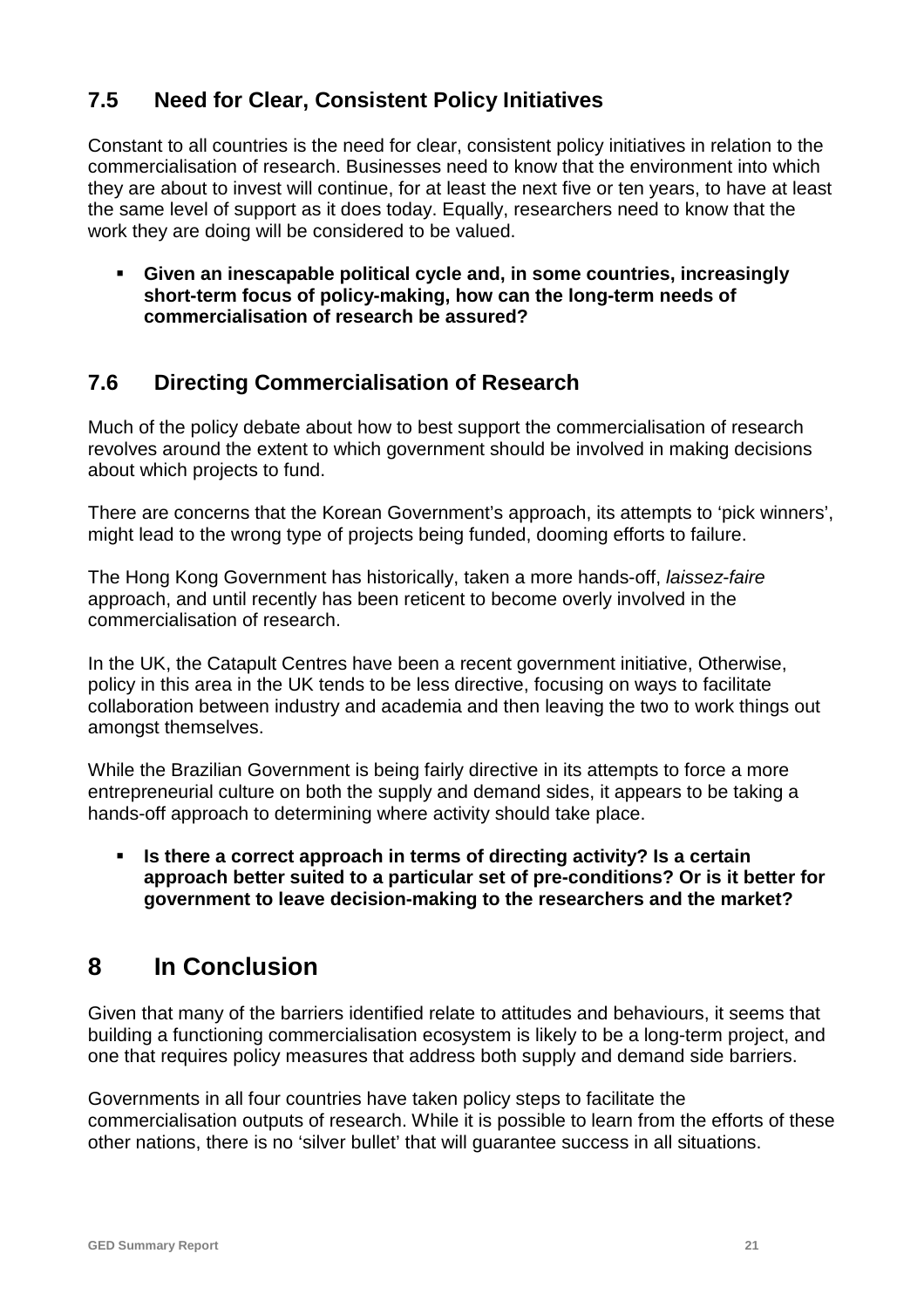# **Appendix 1: Stakeholder Organisations**

We are grateful for the input into the research from stakeholders working in following organisations. A complete set of references is available in each country reports.

| <b>Brazil</b>                                                                            |
|------------------------------------------------------------------------------------------|
| Agency of Innovation at Unesp (AUIN/ São Paulo State University)                         |
| ANPROTEC (Association of Business Incubators and Science Parks)                          |
| Education Sector (Science Technology Innovation and Culture) Brazilian Embassy, Canberra |
| Embrapa (Brazilian Agricultural Research Organisation)                                   |
| Science and Innovation Network, FCO, Brazil                                              |
| Technology Centre of Regional Development of Vicosa (CenTev),                            |
| University of Sao Paolo                                                                  |
| Vale (global mining company)                                                             |
|                                                                                          |

#### **Hong Kong**

Anakata (Wind power resource company) Hong Kong Polytechnic University, Institute for Entrepreneurship Hong Kong Science and Technology Park Hong Kong University of Science and Technology ICF International (Global research and consultancy firm) Innovation and Technology Commission

#### **South Korea**

Korea Association of Technology Holdings (KATH) Korea Venture Business Association Korean Advanced Institute of Science and Technology (KAIST) Korean Science and Technology Holdings OECD Science and Innovation Network, FCO, South Korea

| <b>United Kingdom</b>                                                         |
|-------------------------------------------------------------------------------|
| Centre for Science, Technology and Innovation Policy, University of Cambridge |
| <b>Edinburgh Napier University</b>                                            |
| Government Office for Science                                                 |
| <b>HEFCE</b>                                                                  |
| National Centre for Universities and Business                                 |
| UCLB (the TTO of UCL)                                                         |
| Universities UK, International Unit                                           |